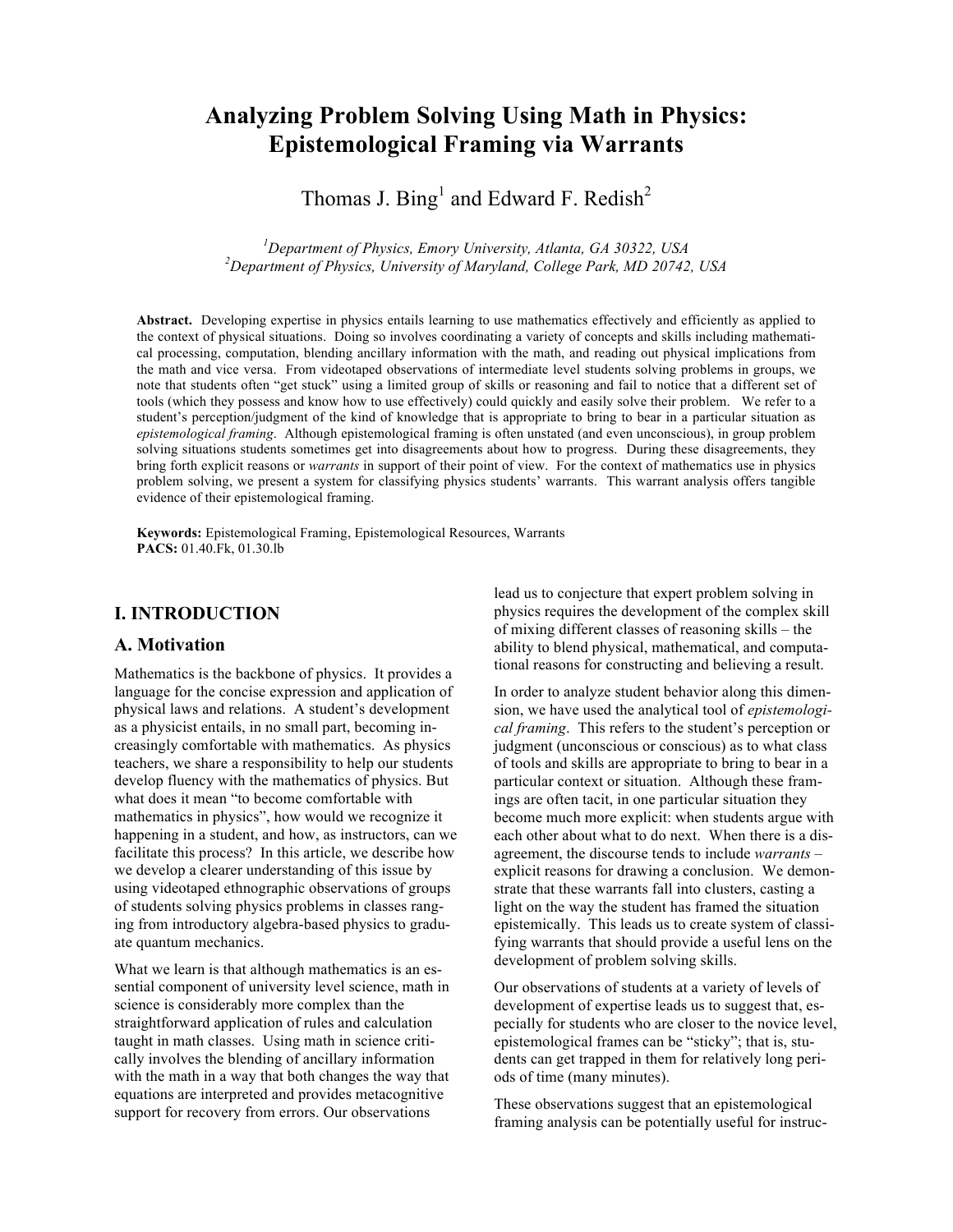tion. First, it can suggest activities that might facilitate the development of expertise; and second, it can permit an instructor to recognize the development of sophisticated problem solving behavior even when the student makes mathematical errors.<sup>1</sup>

#### **B. An example**

Many physics students struggle as they try to develop mathematical fluency. Part of their struggle is undoubtedly due to the sheer conceptual complexity of the mathematics commonly encountered in physics classes. As a physics major progresses through the undergraduate curriculum, she will encounter techniques requiring series expansions, three-dimensional vector calculus, linear algebra, complex numbers, differential equations, probability theory, and more. A robust understanding of any of these topics involves a complicated coordination of a large amount of information. University math departments commonly devote at least a semester-long class to each of the topics on that list.

This paper, however, focuses on a different aspect of the mathematical complexity our physics students encounter: epistemic complexity. "Epistemic" is an adjective referring to what one knows about the nature of (in this case, mathematical) knowledge. Simply put, the same piece of mathematics commonly fills many different roles in a physics class.

To illustrate epistemic complexity, consider the expression  $x_f = x_i + \langle v \rangle \Delta t$ , relating an initial position  $x_i$ , a final position  $x_f$ , and average velocity,  $\langle v \rangle$ , and a time interval  $\Delta t$ . First, this expression encodes a calculational scheme. If the object starts at  $x_i = 3$  m and maintains an average velocity of  $\langle v \rangle = 4$  m/s for  $\Delta t = 2s$ , then the expression  $x_f = x_i + \langle v \rangle \Delta t$  tells you how to combine those given values to produce a numerical result for  $x_f$ :  $x_f$  = 3 m + (4 m/s)(2 s) = 11 m.

Second,  $x_f = x_i + \langle v \rangle \Delta t$ , encodes a physical relation among measurements. An average velocity tells how far an object travels per given length of time. Multiplying by the time of the journey gives,  $\langle v \rangle \Delta t$ , unwinding the definition of  $\langle v \rangle$  and representing how far you move in a given time interval. Tacking that on to where your object started from,  $x_i$ , must yield the position at the end of the journey,  $x_f$ .

Third, mathematics provides us with a concise system for recalling encoded rules and previously derived results. No one starts all physics problems from first principles every time. One can imagine a physicist simply quoting  $x_f = x_i + \langle v \rangle \Delta t$ , and simply thinking to himself, "That's what the final position equation is." Fourth, our sample expression  $x_f = x_i + \langle v \rangle \Delta t$  can be seen filling yet another role, highlighting another epistemic feature of mathematics in physics. It fits in with a large interrelated web of mathematical ideas. For example, it can be derived from the definition of average velocity by simple algebraic manipulation. It also has the conceptual structure of a base-plus-change symbolic form,<sup>2</sup> just like  $v_f = v_i + \langle a \rangle \Delta t$ , and it coordinates with the interpretation of the determination of distance traveled from a velocity graph by the calculation of the area under the curve. Stepping even farther back,  $x_f = x_i + \langle v \rangle \Delta t$  can be seen as a solution of

$$
\frac{d^2x}{dt^2} = k
$$

Mathematics thus fills many different epistemic rolls for a physicist. It reflects physical relations, provides a calculation framework, forms a web of interconnected ideas, and provides a packaging system for encoding rules and previous results. Even such an elementary expression as  $x_f = x_i + \langle v \rangle \Delta t$  displays this epistemic complexity. Developing expertise in physics includes learning how to coordinate these various natures of mathematics.

This paper discusses two detailed case studies of upper level undergraduate physics students at work on homework assignments in their physics classes. These students are grappling with the epistemic complexity of the mathematics, often struggling as they juggle various interpretations of the math at hand.

We have two main goals. First, we propose a cognitive mechanism that helps us model their thinking as they juggle these interpretations of their math (epistemological framing). Second, we offer a convenient, powerful way to gather evidence of this cognitive mechanism from students' speech (examine the warrants students use in their discourse). We hence turn first to overviews of the framing literature and argumentation theory.

In Sec. II we discuss the cognitive framework we are working in including giving an explanation of the concept of framing. We also give a brief review of the relevant elements of argumentation theory. In Sec. III we discuss our methodology. In Sec. IV we identify the four epistemic framings we find in our data, and in Sec. V we present our two detailed case studies. We present our conclusions and the implications for instruction and future research in Sec. VI.

#### **II. THEORETICAL BACKGROUND**

We begin by situating ourselves within a particular theoretical way of thinking about student thinking: the Resource Framework (RF). We give a brief summary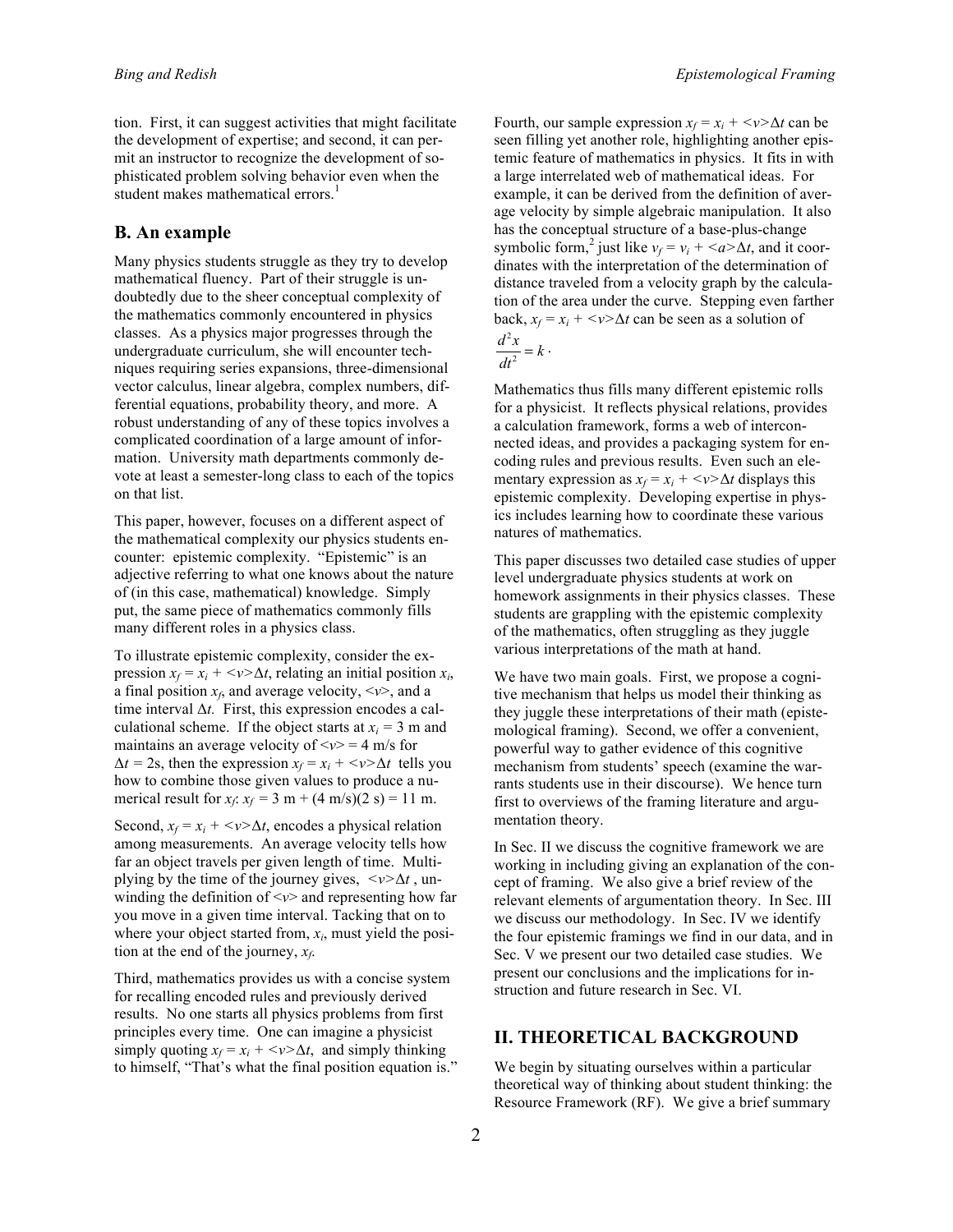of the assumptions of this approach. We then provide a simple example ("Sarah shifts her reasoning") to illustrate how epistemological framing fits within the RF. We then discuss framing in general and epistemological framing in particular.

## **A. The Resource Framework: A brief overview**

There are many theoretical lenses that are available for building models of student behavior. The one we use is the Resource Framework (RF) that has evolved out of the "Knowledge in Pieces" approach developed by diSessa and his collaborators.<sup>34</sup> This framework is documented in detail in a number of published papers<sup>5</sup> <sup>678</sup> and in an evolving Wiki at the Physics Digital Library PER-Central website.<sup>9</sup> We present a brief overview here but encourage readers interested in more detail to access the original papers and the website.

The Resource Framework (RF) is a structure for creating phenomenological models of high-level thinking. It is based on a combination of core results selected from educational research phenomenology, cognitive/neuroscience, and behavioral science. It is a framework rather than a theory in that it provides ontologies – classes of structural elements and the way they behave – and it permits a range of possible structures and interactions built from these elements. As such, it provides a framework that permits the creation of descriptive and phenomenological models that bridge many existing models such as the alternative conceptions theory and the knowledge in pieces approach or cognitive modeling with the socio-cultural approach. The RF does not (as yet) create mathematical models in which predictions arise from calculations.

The RF is an associative network model with control structure and dynamic binding.

*1. Network* – The basic ontology of the RF is that of a network, built from the well-established metaphor of neurons in the brain. The activation of knowledge is thought of as the activation of clusters of linked neurons.

*2. Associative* – The activation of one resource or cluster of resources leads to activation of other clusters. Learning is pictured at a fundamental level as the establishment of strong connections so that activation of one resource or cluster of resources leads inevitably to the activation of other resources. Associations can be excitatory (encouraging activation) or inhibitory (discouraging activation).

*3. Control structure* – The network of resources in the brain is not simply associative. There brain has structures (hippocampus, cingulate gyrus, etc., etc.) that appear to have specific purposes, just as in other parts of the body (heart, lungs, liver, etc., etc.). A major structure that has particular relevance for us is the prefrontal cortex, which is where perceptual information is mixed with information in long-term memory to prime appropriate responses and actions. The evaluation of a perceived situation affecting action is a very well documented component of behavior in mammals in situations ranging from simple conditioning of rats to complex social behavior in humans. (See for example Fig. 1 and the extensive references in Redish, Jensen, and Johnson.)<sup>10</sup> Control structures rely heavily not only on activating association, but also on inhibition.

*4. Binding* – Clusters of resources that activate together frequently become strongly tied so that they always activate together.<sup>11</sup> This makes possible the creation of networks of higher level structures – concepts, p-prims, or schemas – that the user perceives as unitary. Binding can occur at many levels from being extremely tight (e.g., it is hard to see the word "cat" and not to imagine its referent) to being rather loose (e.g., one can perceive an orchestral performance as unitary or listen for individual instruments or motifs). Both basic associations (concepts) and control structures (framings) can be tightly or loosely bound.

*5. Dynamic* – A critical element of the entire model is that it is extremely dynamic. Associations are activated and inhibited depending on context.

In this paper we are building a component of the control structure appropriate for using mathematics in physics: epistemological framing.

## **B. A framing story: Sarah shifts her reasoning**

An analysis in terms of epistemological framing focuses on the moment-to-moment shifts observed in students' reasoning. Their interpretation of the task and knowledge at hand can change, as in the following example.<sup>12</sup> "Sarah" is an upper-division undergraduate physics major who sat for an interview aimed at her understanding of electrical conductors and insulators. Sarah has just explained how insulators are so dense that current cannot flow through them. Wanting to explore this further, the interviewer brings up the case of Styrofoam. When the interviewer asks her whether Styrofoam is an insulator, Sarah responds that it is. Her response to the interviewer's question, "Why?" is that she "memorized it". The conversation continues, and when the next opportunity arises for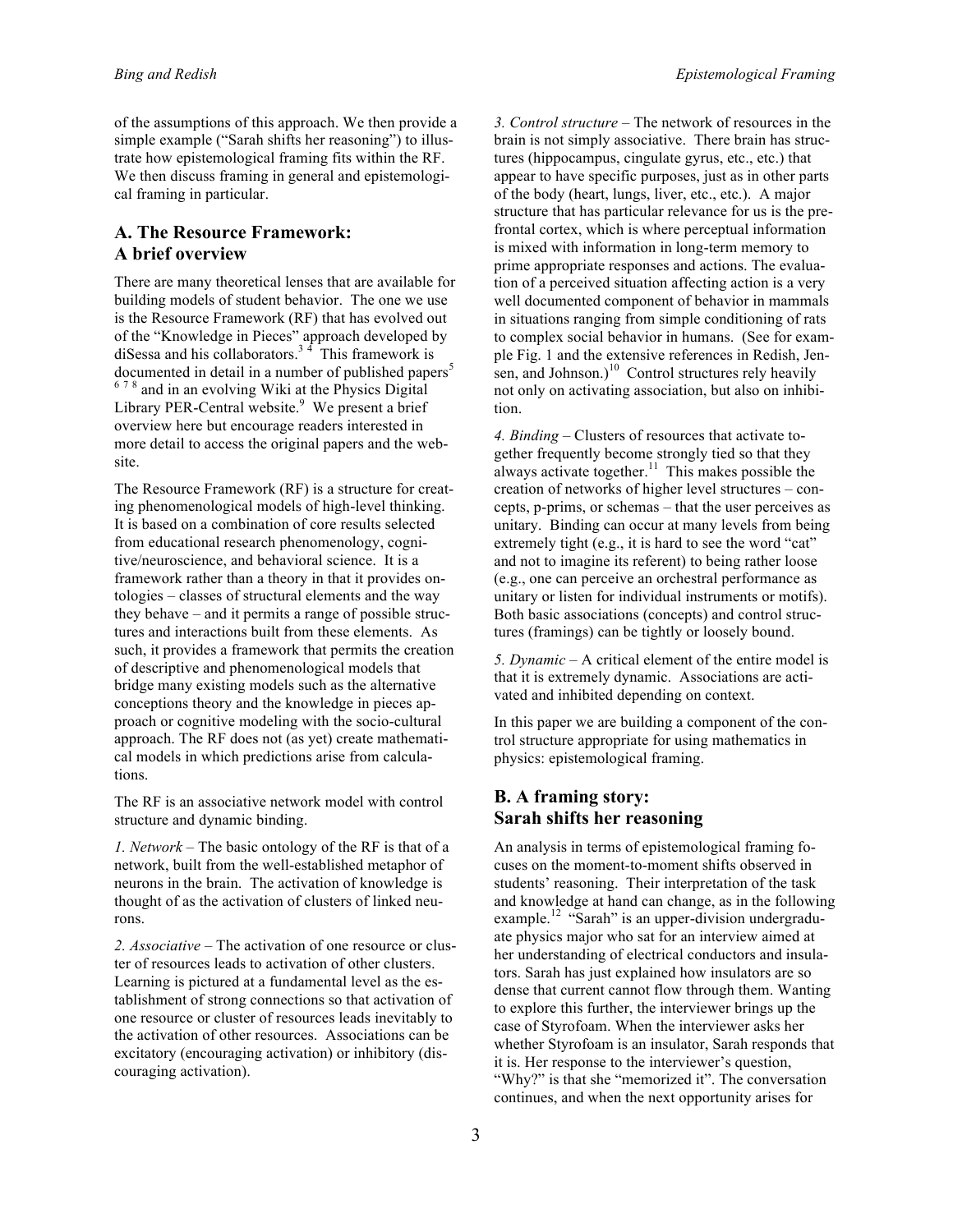Sarah to justify a claim she makes a blanket statement citing "organic chemistry". So far in the interview, she is relying on authority in her explanations, quoting rules and facts.

After the interviewer prods her to give "any explanation you find," Sarah's reasoning undergoes a shift. She gives a more detailed, more conceptual account of conductance. Sarah puts together a little story about electrons getting torn away from their parent atoms and then being free to move. She explains how a battery could perhaps cause this electron-tearing and how a higher temperature wire might also have more energy available to tear electrons off the atoms.

The shift we care about in Sarah's reasoning concerns the types of explanations she gives. She began by quoting facts. Implicit was Sarah's epistemic interpretation of her situation and the interviewer's intentions. What is the nature of the knowledge in play here? "Oh, OK, this interviewer wants factual information about conductors and insulators. I'll give him some facts I remember."

The interviewer's apparent dissatisfaction with her quoted facts and subsequent "any explanation you find" prompt caused Sarah to reinterpret the activity. She came to see the interviewer's questions as prompts to tell a story about conduction. Sarah is less sure of her story about tearing off electrons than she was about her quoted facts, but she sees this uncertainty as permissible now. Epistemically, "now we're constructing stories, not quoting facts."

Briefly, Sarah has a different epistemological framing of her activity in the two parts of this episode. The different epistemological framings, different implicit answers to "What kind of knowledge is in play here?" led Sarah to bring different subsets of her knowledge store to bear on the interviewer's questions.

We now turn to a more detailed account of this epistemological framing process, beginning with an overview of epistemic resources.

## **C. Epistemological resources activate and deactivate in Sarah's reasoning**

In our brief example Sarah treats knowledge as two different types of things. She begins by viewing knowledge as fact-based and authority-driven, later shifting to seeing knowledge as a personally constructed thing. We describe this shift by saying that different epistemological resources have been cued in Sarah's mind.

An epistemological resource is a cognitive modeling element. It represents a tightly bundled packet of information that, when activated by the mind, leads the individual to interpret the knowledge at hand in a certain light. But an epistemological resource is a control structure, not a concept; epistemological resources affect how students perceive the nature of the situation under current consideration and they control what conceptual resources are brought to bear. Do they see scientific knowledge as fixed and absolute or as being relative to one's point of view? Do they view scientific knowledge as something they can construct for themselves or as something that must be handed down from an authority figure?<sup>13 14</sup>

Epistemological resources, like other resources, are dynamic; they can activate and deactivate during the moment-to-moment flow of an episode. Broad, decontextualized questions such as "Do you see science knowledge as being handed down from authority?" at least by themselves, are unlikely to elicit meaningful information on students' functional epistemologies. Such a question assumes that students have relatively stable, context-independent beliefs about the nature of science. Much like the case with conceptual knowledge,  $3/6$  authors have argued that students' epistemic stances are manifold and highly sensitive to context.<sup>15</sup> <sup>16</sup> Sarah, for example, displayed a shift from "knowledge as authority driven" to "knowledge as constructed by oneself" in her brief electric conduction interview. This shift happened in response to an interviewer's prod. It was an in-the-moment reaction to the natural flow of the conversation. One would certainly not expect that this isolated shift signals a large-scale change in Sarah's approach towards physics. It is unreasonable to think she never saw physics as being about telling conceptual stories before, nor is it reasonable to think she will never quote authority again. There are many similar published examples of in-themoment shifts in students' reasoning.<sup>6 7 17 18</sup>

As further evidence of the manifold nature of students' epistemologies, there also tends to be a disconnect between how students view the nature of formal science and how they proceed to interpret their own work in science class.<sup>19</sup> Epistemological stances evolve, in a time averaged sense, in complex ways as a student progresses through his education.<sup>20</sup>

On more local timescales, many epistemological resources are available to students. These epistemological resources are often closely correlated with certain bits of the wide range of conceptual information available to students. Sarah's activation of "knowledge as authority-driven" pointed her towards her store of organic chemistry facts (or perhaps vice-versa).

With a wide range of conceptual and epistemological possibilities available, a model of students' thinking must also include a process by which the set of all possible epistemological and conceptual options is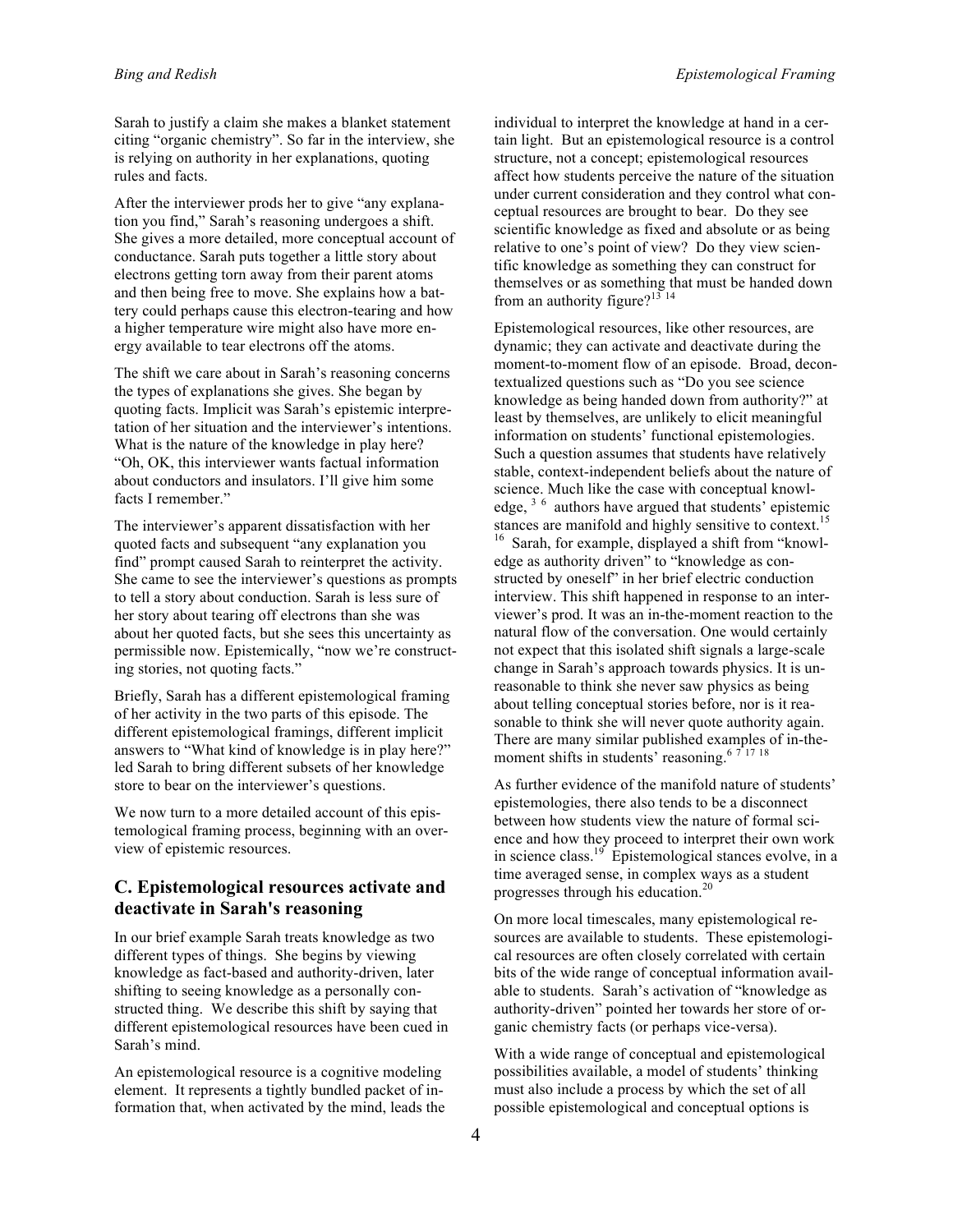pared down to a manageable size for conscious consideration by the individual. That process is called *framing*. This paper proposes a specific epistemic lens (looking at the warrants used in their arguments) for analyzing how upper level physics students are framing their use of mathematics.

## **D. Framing: What kind of activity is going on here?**

So far, we have been using the term "framing" in what amounts to a "common speech" mode. We have not defined it explicitly. But in the behavioral sciences, especially anthropology and sociolinguistics, "framing" represents a specific technical term. *Framing* is the, usually subconscious, choice the mind makes answering the question, "What kind of activity is going on here?" It narrows down the set of all possible mental options to a manageable subset. An individual's framing of a situation tells them what is necessary to pay careful attention to in a situation and what can be considered irrelevant and ignored. This "selective attention" reduces processing load and is the benefit created by the mental structure that permits framing.<sup>21</sup> Framing is a common, everyday cognitive process.

As a quick example, consider entering a hotel. Even if you have never been in that particular hotel before, you will immediately have a general idea how to proceed. You would expect there to be a front desk with a check-in clerk, lots of numbered rooms organized in a particular way, and perhaps a restaurant or two. You would plan on doing certain things in this building like sleeping and preparing for the next day's business. You would also have social expectations. You would not plan on shouting across the lobby, playing your television at full volume at 11pm, or throwing furniture off the balcony.

Framing should not be equated to activating a large, stable instruction list. It's not as if you immediately run down a checklist upon entering a hotel. Where's the elevator? There it is. Where is the concierge desk? There it is. Where is the restaurant? There it is. Large data structures like this hotel list are like a set empty slots ready to be filled in with the particulars of a situation. Several early studies in artificial intelligence (from which modern framing studies partially evolved) were concerned with identifying (and then programming) such data structure "frames".<sup>22 23 24</sup>

This paper does not equate framing with the recall and activation of organized, rigid data structures. Rather, we see framing as the cuing of fuzzy, adaptable networks of cognitive resources. Not finding a restaurant in your hotel doesn't necessarily destroy your interpretation of your surroundings as a hotel. If the room

numbers' organization isn't the standard floor-by-floor numeric order, you would likely still be able to find your room eventually.

Framing has been studied in a wide array of academic disciplines including linguistics, sociology, art, psychology, and anthropology.<sup>25 26 27 28</sup> All of these studies implicitly agree on the existence of what has been called "Felicity's Condition".<sup>29</sup> Felicity's Condition is the unspoken premise naturally adopted by an individual that incoming information, whether it be spoken, read, observed, etc, comes from a rational source, and it is thus up to the individual to attempt to contextualize and hence interpret that incoming information. Framing is the process by which the mind attempts this contextualization and interpretation.

Different individuals can certainly frame the same incoming information in different ways.<sup>27</sup> A quick example is to note that what may be play to a golfer is work to the caddy.<sup>30</sup> Miscommunications can arise when two individuals frame their interaction differently, each bringing a different subset of their available resources to bear on the situation. Framing should not be thought of as something that happens only once at the start of a new activity. People continually recheck their framing of a situation and may alter it accordingly, bringing new resources into conscious consideration while temporarily disregarding other ones. $31$ Sarah and her discussion of electrical insulators is one such example.

Framing can lead people to subconsciously disregard some strands of input information that are not seen as currently relevant. A latecomer taking his seat at a theater can be ignored, possibly not even noticed, by other audience members. $26$  The students in this paper's later case studies display an analogous selective attention. They can seem temporarily oblivious to a mathematical course of action that may be obvious to a classmate, instructor, or researcher. This selective attention is a direct result of their epistemological framing of their mathematics. They, in that moment, are interpreting the math at hand in a certain way, focusing on a particular aspect of the math knowledge in play.

## **E. Argumentation theory helps us get evidence of framing**

Framing is often unconscious, even unnoticed by the person doing it. How, then, can a researcher gather evidence of how these upper level physics students are framing their use of mathematics? How can we identify what they see as "the particular nature of the math knowledge in play"? A possible solution was suggested in our observations of students working on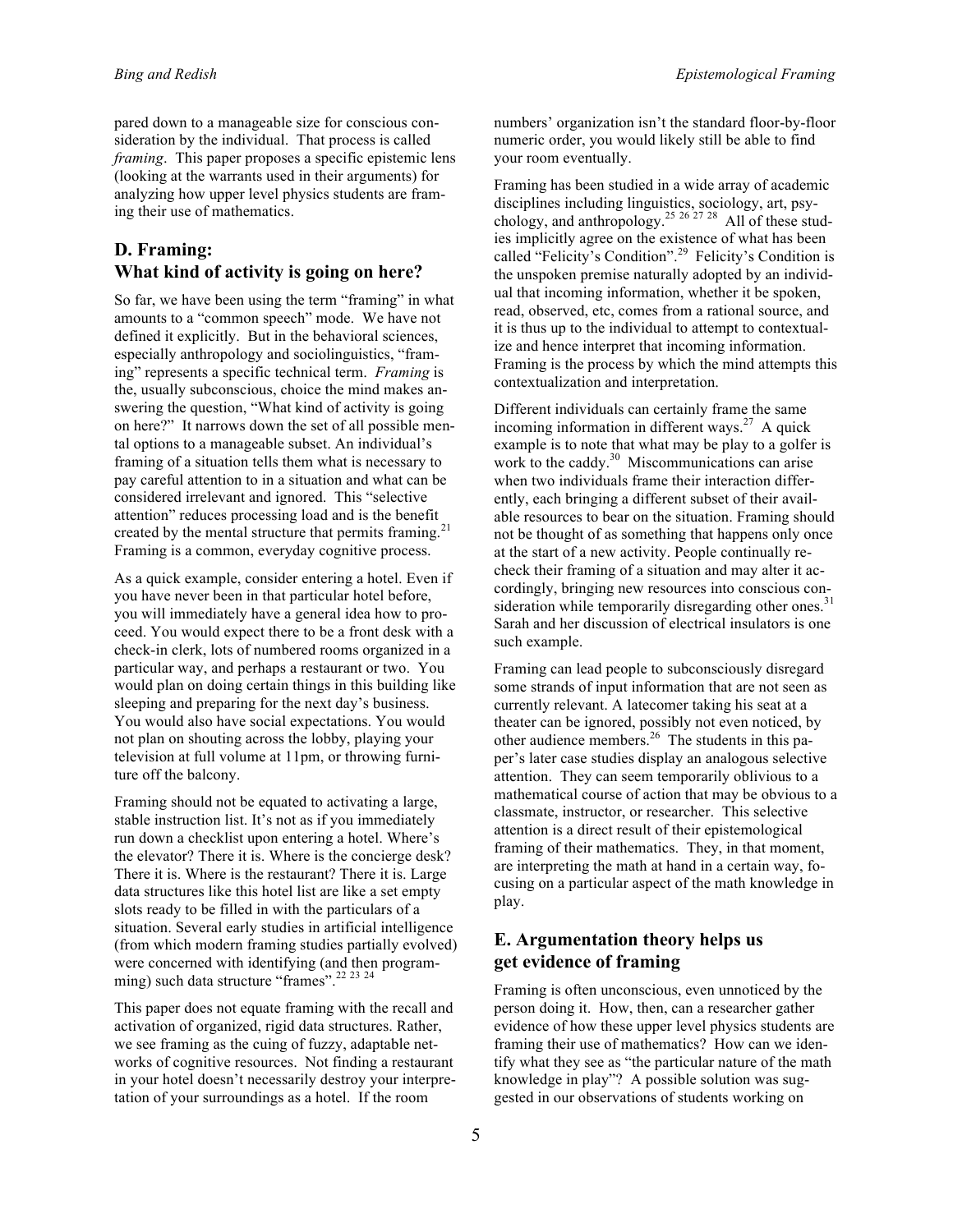physics problems in groups. When students disagree on a procedure or result, they are often explicit about *why* something should be believed or not. These comments, referred to as *warrants* in argumentation theory, show us what epistemic assumptions they are making at the moment. We therefore suggest: look at the warrants they use in their math arguments. We hence turn to a brief overview of argumentation theory.

There are several subfields that are sometimes colloquially lumped under the rubric, "argumentation theory".32 On one end of the continuum is what is best called formal logic. Studies in formal logic deal with relatively clean and straightforward methods of proofmaking that can easily be decontextualized from whatever given situation is at hand. The formal logic chains that result from such analysis, chains like "If A then B, if B then C but not D, etc," lend themselves readily to computational modeling,  $33$  although even such apparently straightforward applications of classical logic rely on fuzzy mental processes that are very difficult to describe in detail analytically.<sup>34</sup>

A second branch of research, the one that is most often actually called "argumentation theory", includes what is often called rhetoric. $32$  This field of research focuses most on presenting, as opposed to having, an argument. It attempts to parse the content of a given argument into some kind of structure and often carries some sort of evaluative tone with regard to that structure. A central pillar of this field, and an important basis for this paper's analysis, is the work of Stephen Toulmin. He devised an often-cited system for parsing an argument into such parts as *claims*, *data*, and *warrants*. 35 A person will make a statement, the claim, that requires proof. They will then offer one or more relevant facts, the data. The warrant is the bridge, sometimes unspoken, that explains how the given data relates to the claim at hand. For example, I might state that Thomas Jefferson is the greatest American founding father (claim) because he largely wrote the Declaration of Independence (data). The relevant warrant that would link this data to that claim would be that the Declaration of Independence is a cornerstone document of the United States, laying out the nascent country's case for autonomy.

Because argumentation theory deals more with realworld arguments than formal logic, analysis schemes like Toulmin structures are best thought of as heuristic guides for parsing arguments, not formal organizers. Attempts to carefully map out even the structure of a published, formal legal argument according to Toulmin's scheme resulted in an explosion of complexity.<sup>36</sup> Researchers found it increasingly necessary to add sublevel after sublevel to the basic claim-data-warrant

scheme as they encountered more and more interwoven lines of reasoning. Even with all these complicated sublevels in the argument's diagram, they had trouble accounting for large chunks of implicit information that the writers of the legal document simply assumed the reader would know (cf. Ref 34). Another study trained a group of corporate professionals in Toulmin structures and then had them try to apply this tool to diagram an argument relevant to their profession. Their success was limited, and many participants noted that the resulting argument diagrams were less convincing than the original arguments.<sup>37</sup>

We see these arguments as pushing a Toulmin analysis too far; somewhat analogous to Hilbert's or Russell and Whitehead's attempt to create a complete axiomatic structure for mathematics. It is now known that such a complete structure is impossible even for mathematics, and the interaction of a student with a physics problem is not in fact formal mathematics. It is more closely akin to natural discourse.

Naturally occurring arguments are more nebulous than an argument fitting a clean Toulmin structure. Justifications that may be logically unsound can be cognitively sound – completely acceptable and compelling in informal, real-time situations according to complicated, probabilistic mental processes.<sup>38</sup> A branch of research, often gathered under the label "discourse analysis",<sup>32</sup> concerns itself primarily with the in-themoment patterns people employ in their speech and thought as they construct and communicate arguments. These in-the-moment argument constructions are often verbally incomplete. They often refer to a body of knowledge that the speaker (correctly or incorrectly) assumes he shares with the listener. These flow-ofconversation arguments sometimes have holes in them that are consciously or unconsciously overlooked.

This paper's work will most closely align with this discourse analysis research approach. It takes a detailed look at physics students' mathematical arguments, but it does not attempt to analyze these arguments according to a formal, computational structure of logic. As later examples demonstrate, these students' thinking is too dynamic to allow such a structural interpretation. This paper merely borrows Toulmin's idea of a "warrant" to help analyze a vitally important "in-the-moment pattern" in physics students' speech and thought: their epistemological framing of the math at hand. Students' warrants can shift from moment to moment, and these shifts are closely tied to what they interpret as the nature of the math knowledge currently in play.

Practically speaking, this shifting of warrants results in physics students giving different kinds of proof at different times during a mathematical argument. The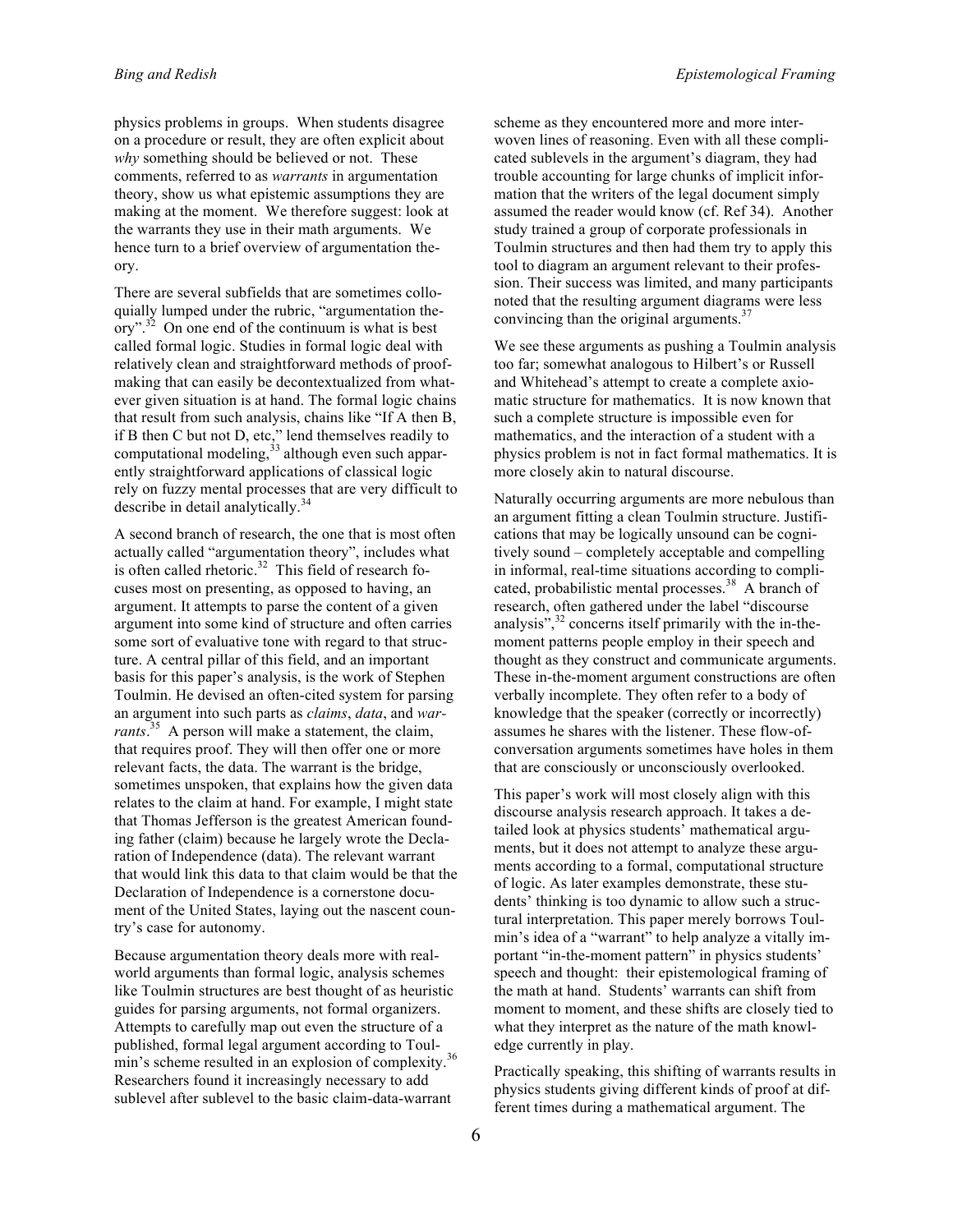analysis of the students' mathematical warrants offers a powerful window to describing how they are currently framing their activity.

The idea of different kinds of proof being accepted in an argument is not, in general, a new one. On a grander scale, researchers have noted that what counts as valid proof does not necessarily remain the same as one crosses social or cultural boundaries. One needs look no further than the Creationist/Evolution debate for an example. $39$  On a smaller classroom scale, this phenomenon of shifting justification has also been noted with biology students.<sup>40</sup>

The idea of different kinds of reasoning counting as sufficient proof has also been noted in mathematics education research. Researchers have discussed, for example, the *embodied*, *proceptual*, and *formal* reasons  $13 + 24$  equals  $24 + 13$ .<sup>41 42</sup> The embodied explanation is that adding twenty-four objects to a collection of thirteen objects gives you the same total number as if you started with thirteen objects and added twenty-four. A proceptual explanation focuses on how you can manipulate the meaning-laden symbols in the problem in a prescribed manner, i.e. you can do the column-addition you learned in elementary school, and get the same result either way. The formal reason  $13 + 24$  equals  $24 + 13$  is that it's assumed true by axiom. It's the commutative property.

Two extended case studies demonstrate how the flow of a physics problem solving conversation can be parsed by viewing it as two or more individuals trying to juggle and coordinate various types of mathematical justifications – epistemological framings – in their reasoning.

#### **F. A summary note on terminology**

In summary, we use three terms to describe our epistemological control structure: epistemological framing, epistemological resources, and warrants. Note that by introducing these distinct terms, we are not proposing that these correspond to three distinct cognitive structures. Although that may be the case, we do not at this time have evidence to support that claim. Rather, we use these three terms to provide a way of emphasizing different aspects of what may, in the end, turn out to be a reasonably unitary and non-separable process: the process of making a judgment about what knowledge applies in a particular situation.

The use of the term *framing* focuses our attention on the interaction between the cue and the response. It stresses that there is an evaluation based on previous general knowledge and experience that is taking place. This evaluation is very often a subconscious one. This paper's explicit focus on the warrants observed in

physics students' mathematical arguments is precisely an attempt to define explicit evidence for the inherently implicit cognitive process of framing.

The use of the term *resource* focuses our attention on the fact that the kinds of reasons students cite fall into broad categories with a common underlying structure. The use of the term *warrant* focuses our attention on the epistemic nature of the specific argument being made. For example, a student pointing to a five-line calculation he just performed and a student pointing to an electronic calculator's output may be using slightly different specific warrants (i.e. you can trust a careful manual computation vs. you can trust a machine's algorithmic churning). Both students' reasoning, however, falls under the same general class of warrant: algorithmically following a set of established computational steps should lead to a trustable result. We would call this general class of warrant an epistemic resource. It's a general, repeatedly observable way students view knowledge. This epistemic resource acts as a cognitive control structure. It is one (of many) regulators of students' epistemic framing (i.e. how they implicitly choose to interpret the knowledge at hand).

In the case studies that follow, we are somewhat loose with our specific uses of "class of warrant" vs. speaking of one particular flavor of warrant specific to the situation at hand. There is simply not always sufficient evidence to carefully distinguish between the two, nor is it vital to our general argument (that focusing on warrants gives explicit evidence of epistemic framing) to do so.

## **III. METHODOLOGY**

Before turning to our two extended case studies, we give a brief description of the video data used in this study and how our common framings emerged from this data set.

Approximately 150 hours of raw video data of upperlevel undergraduate physics students was collected for this study. These students were enrolled in such classes as Quantum Mechanics I and II, Intermediate Mechanics, Intermediate Electricity and Magnetism, and Intermediate Theoretical Methods. Most were physics majors. None were in their first university physics class.

About 80 of these 150 hours (including both this paper's case studies) come from group homework sessions. Our students would routinely meet outside of class to work on their homework together. We simply would ask their permission at the start of the semester to video tape these meetings. Another 25 hours of the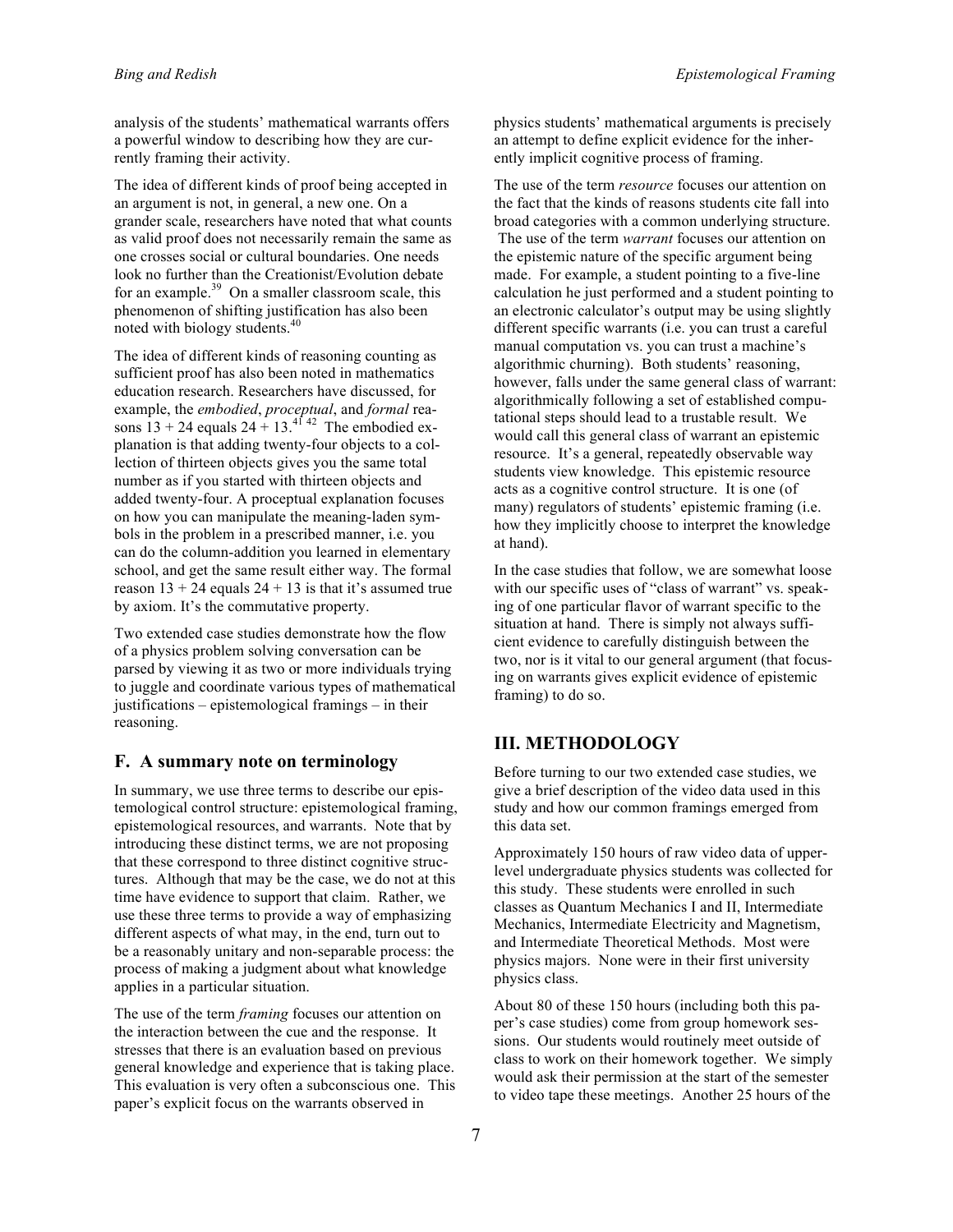video data set came from individual problem-solving interviews with students. The rest of the video set was made of actual classroom recordings. These classroom videos tended to be less useful for this study since they contained a much smaller amount of student speech.

## **A. Students' framings are easiest to identify via contrasts and shifts**

Evidence for how students are framing their math use is easiest to pick out when there is some sort of contrast or misunderstanding present. Such framing confusions are common sources of disagreements, even in non-physics settings.<sup>43</sup> Many mathematical disagreements physics students have with each other reduce to the first student essentially saying "Look at this math issue this way" while the second student is claiming "No, you should be looking at it this other way". The students are debating which aspects of their mathematical knowledge are currently relevant. Examining the warrants<sup>35</sup> physics students use in their mathematical arguments offers a good window to how they are currently framing their math use

#### **B. Data selection process**

We needed some sort of selection process that could pare down our 150-hour data set to a collection appropriate for a close, careful analysis. The first author was present during 95% of the tapings themselves and took detailed notes of the students' activity. These notes allowed the video databank to be quickly searched for the best debates, arguments, and misunderstandings. At this early point in the pare-down process, "best" simply meant the debates and arguments that most likely had a lot of material available for possible analysis. Sometimes "best" translated to a simple clock reading. If students spent five minutes arguing about a certain point, there was a good chance a closer analysis might find a relatively large amount of speech that clearly annunciates their ideas. Other times the "best" arguments were selected for the novelty of their content. An argument about whether an expression simplifies to  $x^2 + 2x + 1$  or to  $x^2 - 2x + 1$  is likely to be routine. The students are likely to quickly agree on a useful way to resolve the argument. They are likely to share a common framing, which means there won't be much explicit evidence for that framing. However, an argument about a novel issue is much more likely to bring about a variety of approaches, a variety of framings.

The first pass through the 150-hour data set yielded about 50 snippets containing the arguments, debates, and misunderstandings most likely to be explicit and

long enough to offer good evidence *(i.e., clearly iden*tifiable mathematical warrants) for how the students were framing their math use. Eventually, a framing analysis was carried out on other episodes that didn't contain such obvious arguments. Such an extension helped to assure the generality of our framing analysis. The reader is invited to look at the dissertation from which this paper is drawn for such non-argument examples.<sup>1b</sup>

Our 50-snippet subset of arguments was meant to offer the best evidence for deciding whether a set of common framings exist and, if they do, what they specifically are. The next section describes the methodology used to help these common framings emerge.

## **C. Knowledge analysis: Common framings emerge from the data set**

In order to make sense of our data, we performed a knowledge analysis.<sup>244</sup> The basic idea is to find a common thread to condense the episodes according to a common analysis scheme. Knowledge analysis is an iterative methodology.

Specifically, this project began with identifying a small sample of about 50 episodes that were most likely to contain relatively easy-to-spot frame shifts. A subset of these 50 sample episodes were analyzed individually at first, the goal being to describe what type of warrants were the students were using in their mathematical arguments.

Once a small collection of these individual analyses were collected, it became possible to look for consistencies across episodes. Several clusters incorporating similar individual math framing examples were identified. The next step was to do a similar analysis on a new set drawn from those 50 episodes and see if these original clusters could incorporate these new examples of students' mathematical thinking as well. Appropriate changes were made to the clusterings in light of this new data set, and then a third set of episodes were considered. After several iterations, the clustering scheme stopped evolving significantly. Eventually the whole 50 episode subset was used, with each individual episode cycled through more than once.

Four main clusters emerged from this data set's examples of physics students' framing of their math use. They capture four general types of justification these students offer for their mathematics: "Calculation", "Physical Mapping", "Invoking Authority", and "Math Consistency". These clusterings are not meant to be mutually exclusive or sufficient to span all possibilities. They are merely presented as the most convenient way found of structuring comparisons across many different episodes in our data set.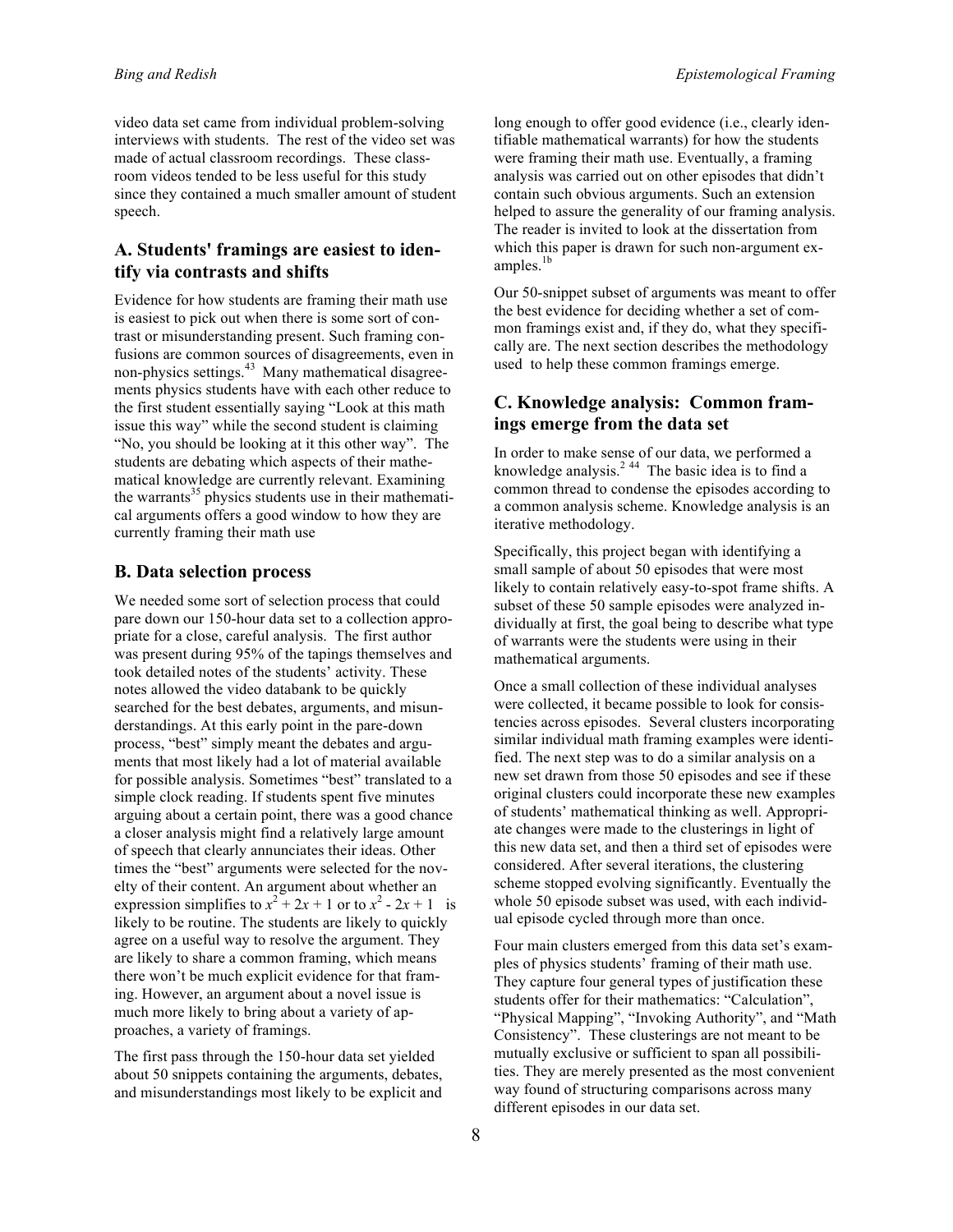## **IV. THE FRAMING CLUSTERS THAT EMERGED FROM OUR DATA SET**

Our knowledge analysis led us to classify the student interactions into four common framing clusters: Calculation, Physical Mapping, Invoking Authority, and Math Consistency. These framings parallel the discussion of  $x_f = x_i + \langle v \rangle \Delta t$  in the introduction. We begin with a brief overview of each and then present a more complete discussion and comparison of the four clusters. Finally, we discuss inter-rater reliability.

## **A. Framing 1: Calculation**

A calculation framing, like all the other framings that emerged from the data set, is primarily identified by the general class of warrant students choose to use. In this case the epistemological resource (i.e. the general class of warrant observed) is: *algorithmically following a set of established computational steps should lead to a trustable result*. The specific warrants used, like all the other warrants we identified in our data set, couples closely to the epistemological resources currently activated by the student. Epistemological resources, recall, are control structures. They lead the student to frame the knowledge at hand in a certain way, which focuses the student's attention on a particular subset of his total knowledge.

In a calculation framing, students rely on computational correctness. The warrant may be implicit, especially in non-argumentative settings. If an instructor were deriving  $y_f = y_i + v_i t - \frac{1}{2}gt^2$  from  $\frac{d^2y}{dt^2} = -g$ , she would probably just carefully explain her steps to her students. They would likely accept the result without further thought. It is rare to explicitly explain, "OK, because carefully following a set of computational steps allows one to trust a result, we should trust this derivation." It would rely on an unspoken epistemological resource, one that's shared because both instructor and student frame the discussion as calcula-

#### **B. Framing 2: Physical mapping**

tion.

When physics students frame their math use as physical mapping, they support their arguments by pointing to the quality of fit between their mathematics and their intuition about the physical or geometrical situation at hand. This class of warrant can be associated with the epistemological resource: *a mathematical symbolic representation faithfully characterizes some feature of the physical or geometric system it is intended to represent.* Again, it is through identifying these (relatively explicit) warrants that a researcher

can get information about the (relatively implicit) epistemological framing process in the student's mind.

For example, suppose we wanted to explain why the expression for the force exerted by a spring,  $F = -kx$ , includes a negative. We might explain how stretching a spring makes it pull backwards as it tries to contract back to its natural length. If you compress the spring, it'll push back against the compression as it tries to expand. In both cases the spring force is opposite the way the spring is deformed. That is, if *kx* is positive (say you extend the spring to the right) then the spring pulls in the negative (i.e. left) direction. If *kx* is negative (say you compress the spring leftwards) the spring exerts a force to the right (positive) direction. Again, we do not necessarily have to spell out an explicit warrant or our math-should-model-the-world epistemological resource. They come along with a physical mapping framing.

There is a more general point about distinguishing a calculation framing from a physical mapping framing. At some level, all mathematics is ultimately grounded in physical experience. A child learns to associate "1" with a single object, "2" with a collection of two objects, and so on. Higher and higher mathematics are built up by analogy and extension of what are ultimately physically grounded ideas.<sup>45,46</sup> The distinction between a calculation framing and a physical mapping framing largely concerns a person's in-the-moment awareness of the physical referents of her math.

We note that for this work, we do not distinguish between the use of physical statements from the use of abstract geometrical statements as warrants. This is because in the examples we observed, the geometry arose out of the location of the physical situation in 3 space. We expect that if a wider class of situations were considered, it might be appropriate to separate physical and geometrical framings.

#### **C. Framing 3: Invoking authority**

Suppose we were trying to convince you what the rotational inertia of a solid sphere was. We might simply pick up an introductory physics book, thumb through the index until we found "rotational inertia", turn to page 253, and point at an entry in a table that says

"solid sphere,  $I = \frac{2}{5}MR^2$ ". Perhaps you would accept

our argument, also accepting the implicit class of warrants (i.e. epistemological resource) that underlies our reasoning: *information that comes from an authoritative source can be trusted*.

An invoking authority framing is often closely tied to finding the right level of detail to go into during a problem. It is unreasonable to take every single prob-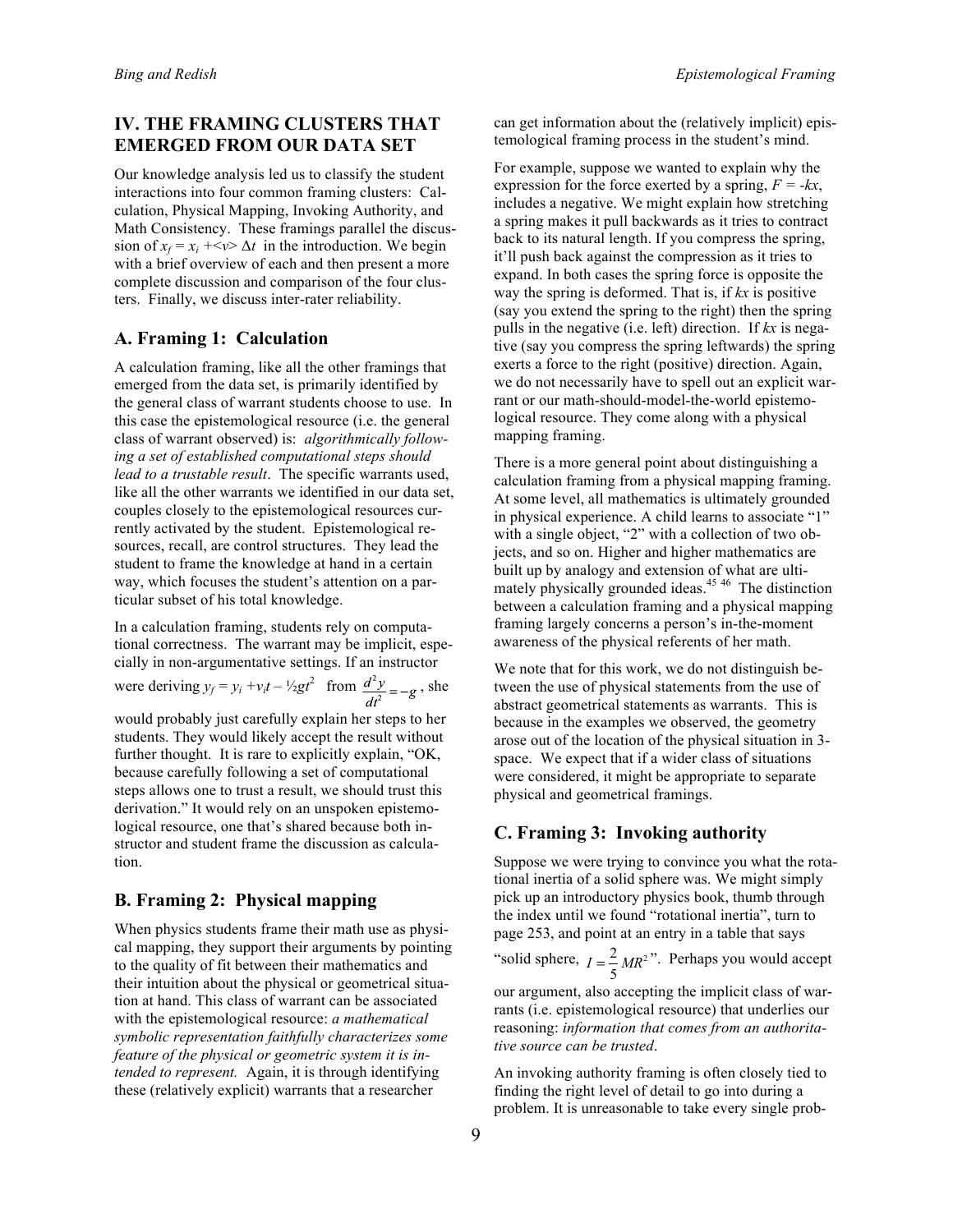lem down to absolute first principles every time. Some results will always simply be taken for granted. Perhaps you would be more likely to accept our earlier argument for the rotational inertia of a solid sphere if we were engaged with a larger problem like finding the time it would take such a sphere to roll down a given ramp. You might judge the specific value of the sphere's rotational inertia to be sufficiently irrelevant to the problem's main purpose to permit us to quote from the textbook.

Another common trait of the invoking authority framing is the absence of extended chains of mathematical reasoning. "Chaining" has been closely tied to students' mechanistic reasoning.<sup>47 48</sup> When a student links together a series of implications, she is chaining. An example would be "adding another resistor in series puts another obstacle in the current's way, so the total resistance goes up, but the battery's push remains the same, so the current flowing decreases". Students engage in mathematical chaining arguments as well. The calculation framing often cues reasoning like "*A = BC*, but we don't know *C*, but we can use *C = EF* to get *C*, then we can use *C* to get *A*". The electric current example just above could be a nice example of chaining while in a physical mapping framing if the student was simultaneously thinking about the formula  $\Delta V = IR$ . Chaining is usually absent or severely limited if the student is framing his math use solely as invoking authority.

## **D. Framing 4: Mathematical consistency**

Suppose you were trying to explain Coulomb's Law for the electric force,  $\overrightarrow{F_e} = \frac{1}{4\pi\varepsilon_o} \frac{q_1 q_2}{r^2} \hat{r}$ , to a student.

You might remind him of the expression for the gravi-

tational force,  $\overline{F_g} = -\frac{Gm_1m_2}{r^2}\hat{r}$ , and demonstrate how

ideas from this more familiar bit of math map to Coulomb's Law. Both forces depend on the relative strengths (mass or charge) of the two objects in question. Both forces fall off with respect to distance in the same way, and both include a proportionality constant (*G* or  $\frac{1}{\sqrt{2}}$ ) that must be experimentally measured.  $4\pi\varepsilon$ 

Even dis-analogous observations can be illuminating. Gravity is always attractive, hence the negative sign is explicitly included in front of the always positive masses. An electric force can be attractive or repulsive, so the implicit signs on the positive or negative charges,  $q_1$  and  $q_2$ , will determine the direction of the Coulomb force.

Implicit in your discussion with the student would be the class of warrants indicative of a Math Consistency framing: *mathematics and mathematical manipulations have a regularity and reliability and are consistent across different situations.* Establishing a common underlying mathematical structure allows one to trust the relevant set of relations and inferences.

## **E. Correlates of the four framing clusters**

Our four common framings are primarily identified via the warrants physics students use in their mathematical reasoning. Other indicators, however, have been observed to cluster preferentially around certain framings. The table below summarizes these primary (i.e. warrants) and secondary framing indicators we have observed in our data set.

|                                          | <b>Calculation</b>                                                                | <b>Physical Mapping</b>                                                                                        | <b>Invoking Author-</b><br>ity                                                                                     | <b>Math Consistency</b>                                                             |
|------------------------------------------|-----------------------------------------------------------------------------------|----------------------------------------------------------------------------------------------------------------|--------------------------------------------------------------------------------------------------------------------|-------------------------------------------------------------------------------------|
| <b>Class of Warrant</b><br>Used          | Correctly follow-<br>ing algorithmic<br>steps gives trust-<br>able result         | Goodness-of-fit<br>between math and<br>physical observa-<br>tions or expecta-<br>tions attests to a<br>result. | Authoritatively<br>asserting a result<br>or a rule gives it<br>credence.                                           | Similarity or logi-<br>cal connection to<br>another math idea<br>offers validation. |
| <b>Other Common</b><br><b>Indicators</b> | -focus on technical<br>correctness<br>-math chaining:<br>need this to get<br>that | -often aided by a<br>diagram<br>-demonstrative<br>gesturing                                                    | -quoting a rule<br>-absence of<br>mechanistic chain-<br>$1n$ g<br>-little acknowl-<br>edgment of sub-<br>structure | -analogy with an-<br>other math idea<br>-categorization                             |

*Table 1: Four common framings and their primary (i.e. warrants) and secondary indicators.*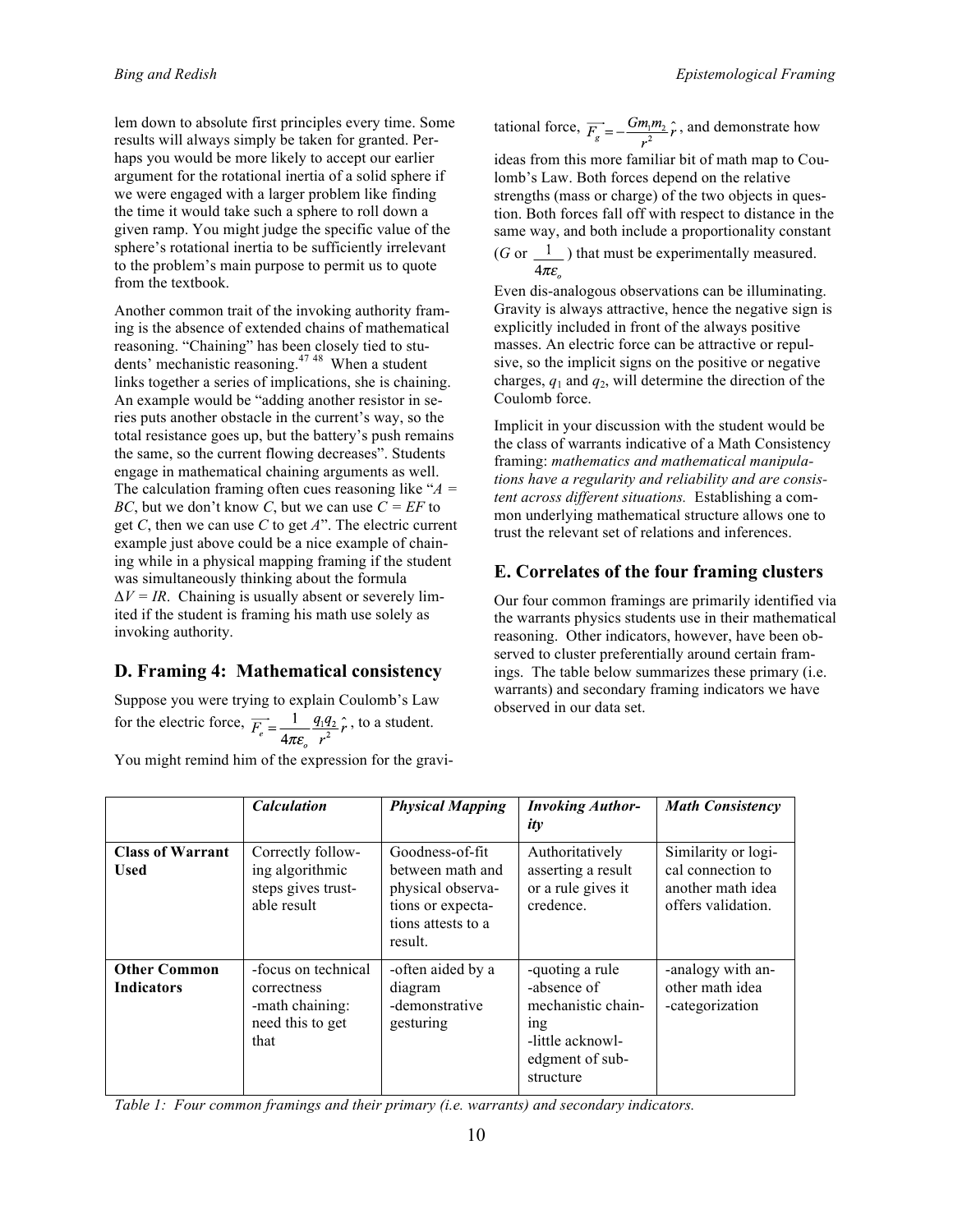Framing is a dynamic cognitive process. A person's mind makes an initial judgment regarding the nature of the situation at hand, but that judgment is continually updated and reevaluated. New information comes to the student all the time, whether in the form of a classmate's comment, an interviewer's interjection, simply turning to a different page in a textbook, or even spontaneous random associations within her own brain. This new information can lead a student to reframe her activity. As a result, the epistemological framings observed in these students' work can extend over a range of time periods. We have found examples in our data set ranging from ten seconds to ten minues.

## **F. Inter-rater reliability of epistemological framing analysis**

The value of this study's epistemological framing analysis depends in part on how readily other researchers can apply it consistently. An inter-rater reliability study was carried out by giving this paper's methodology discussion to another researcher and that researcher was then asked to parse a new transcript for epistemological framing. Details of this inter-rater reliability test are given in Chapter Four of the first author's dissertation.<sup>1b</sup> Different researchers agreed on their framing codes 70% of the time for a novel transcript before any consultation or discussion. This figure improved to 80% after discussion.

We do not expect our epistemological framing coding scheme to yield a 100% consistent coding of a random transcript. Students' thinking is simply not that cleanly compartmentalized. Indeed, we argue (see ref. 1b, Chapter 7) that one characteristic of expertise in physics problem solving is the ability to effectively blend these four framings dynamically.

Two issues are relevant here. First, there is the question of how often students are observed to spend an appreciable time, say a minute or more, uniquely in one of this paper's four common framings. Of all the data analyzed for this study, perhaps less than 50% can be cleanly coded in minute-or-longer chunks under one of these general framings.

The second notion of "clean coding" of framing that is relevant concerns not these minute-long pure state framings but rather our ability to identify smaller chunks in hybrid framings. Calculation, physical mapping, invoking authority, and math consistency do a reasonable job of spanning the space of these students' mathematical arguments. We observed that about 90% of a random episode or more can be seen as made up of behavior indicative of those four landmark framings. But at this stage of student development (upper division physics majors) hybrids are common.

Perhaps a student quotes a few computational rules as he performs a long calculation. Maybe a student makes an analogy to both a similar physical situation and a similar math structure. As the inter-rater reliability test shows, researchers can still use this study's analysis scheme to identify evidence of these elemental framings in a piece of transcript that is, in general, a more complicated (and a more expert-like) hybrid framing.

#### **V. CASE STUDIES**

We now turn to our two case studies. These detailed examples illustrate how this paper's warrant-based framing analysis can be applied to parse an authentic conversation among physics students.

The students' framing of their math use plays a significant role in each of these episodes. The principal dynamic in each of these conversations concerns how to interpret the math at hand. A significant amount of these students' energy goes into trying to establish the epistemological framing they see as appropriate.

In both studies, their thinking is dynamic. Different bits of their mathematical knowledge are activated and deactivated as they frame and reframe their activity. Sometimes framing differences have marked effects. The students sometimes talk past each other, neither one seeming to hear what the other is saying, because they are framing their work differently. Sometimes a student's framing can exhibit considerable resistance to change, as in this section's first case study. The second case study shows students being more flexible in their framing.

## **A. Case study 1: Framings can have inertia**

The first case study comes from a group of three students enrolled in the class Intermediate Theoretical Methods (PHYS 374). One is a junior (S2) and the other two are sophomores (S1 and S3). These three students met regularly outside of class to work on their homework together, and this episode was taped during one such homework session.

#### *1. The question*

Our episode starts in the middle of their work on one of that week's homework problems. The problem they were considering reads:

A rocket (mass *m*) is taken from a point A near an asteroid (mass *M*) to another point B. We will consider two (unrealistic) paths as shown in the figure. Calculate the work done by the asteroid on the rocket along each path. Use the full form of Newton's Universal Law of Gravitation (not the flat earth approximation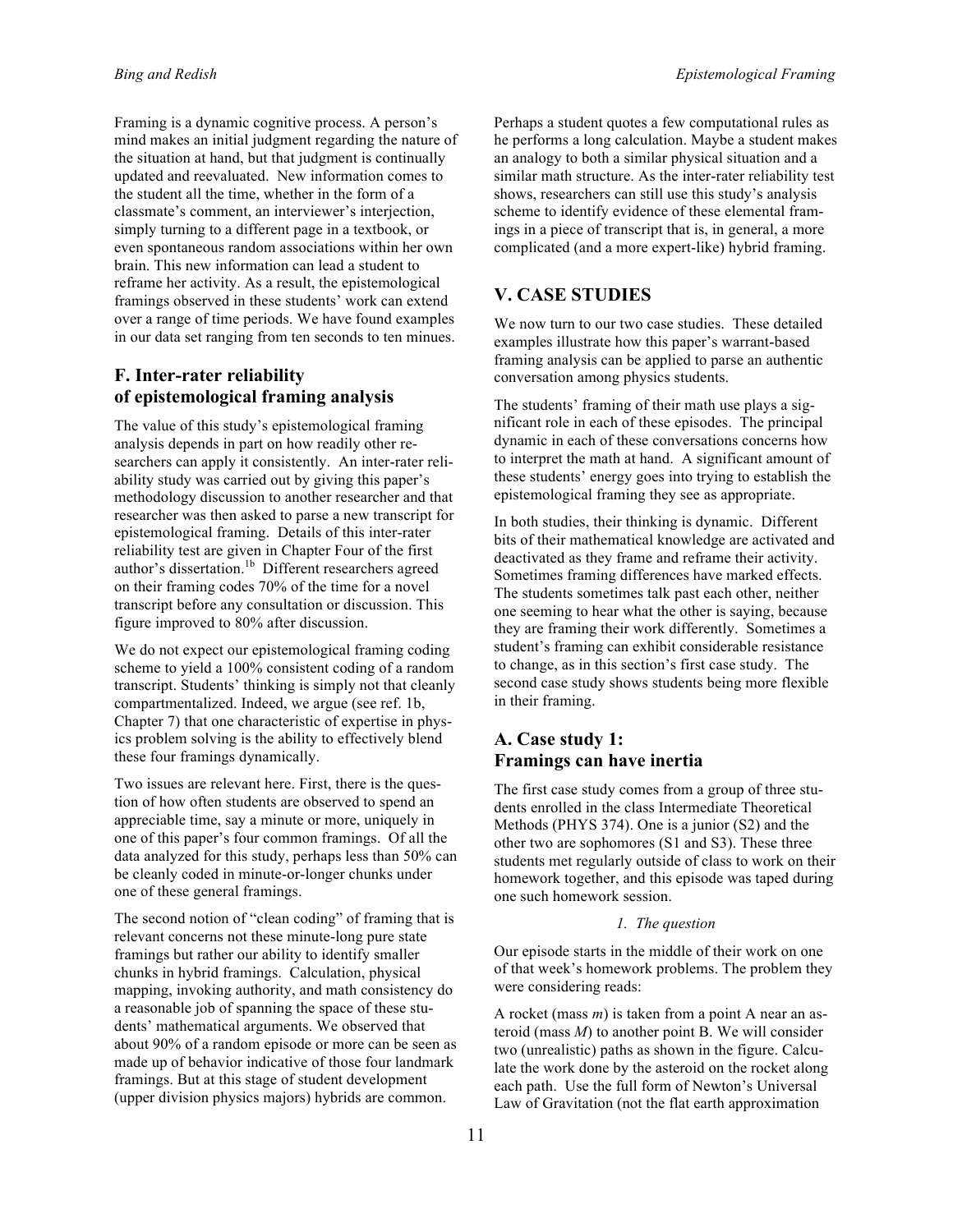"mg"). Calculate the work done by using the funda-



*Figure 1: Case Study 1 problem*

The reader familiar with the physics of this example will recognize an attempt to get the student to see how the theorem that says potential energy is path independent arises out of explicit calculation. Not all of the students in this discussion recognized the point of the problem from the beginning.

#### *2. The first framing clash*

During this episode, the students are trying to decide if the work done should be the same along the two paths from A to B. They had previously suppressed the *G*,  $m$ , and *M* constants and written the (incorrect)<sup>49</sup> equa-

tion  $\int_{\frac{L}{6}}^{\frac{3\sqrt{2}}{2}} \frac{1}{r^2} dr = \int_{\frac{L}{2}}^{\frac{3}{2}} \frac{1}{\frac{v^2}{2}+9} dy + \int_{\frac{L}{2}}^{\frac{3}{2}} \frac{1}{x^2+1} dx$  on the black-

board to express the work done along the direct and two-part paths, respectively. They have also copied the diagram of the situation from the problem statement.

The students are standing at the blackboard where all the relevant equations and diagrams appear. We focus on the type of justification each student offers for his math arguments:

- 1. **S1**: what's the problem?
- 2. You should get a different answer

3. from here for this. [*Points to each path on two-path diagram.* ]

4. **S2**: No no no

5. **S1**: They should be equal?

6. **S2**: They should be equal

7. **S1**: Why should they be equal?

8. This path is longer if you think about it. [*Points to two-part path again*]

9. **S2**: Because force, err, because

10. work is path independent.

- 11. **S1**: This path is longer, so it should have, [*Points to two-part path again*]
- 12. this number should be bigger than
- 13. **S2**: Work is path independent. If you
- 14. go from point A to point B,
- 15. doesn't matter how you get there,
- 16. it should take the same amount of work.

Lines 1 to 6 contain the main issue of this episode. While S1 thinks there should be different amounts of work done on the small mass along the two different paths, S2 believes the work done should be the same.

S1 provides a justification for his claim in lines 7 and 8 when he challenges S2's same-work assertion. "This path is longer if you think about it." The mathematical

definition of work,  $W_{A\rightarrow B} = \int \overline{F} \cdot d\overline{r}$ , is essentially

"force times distance". Since the two-part path from A to B is physically (geometrically) longer than the direct route, it seems to follow to S1 that more work must be done along the longer path.

In the language of formal argumentation theory,  $35$  S1 makes the claim that more work is done along the twopart path, and he offers the data that the two-part path is longer. An unspoken warrant exists that connects his data to his claim: the particular mathematics being used should align with the physical systems under study. The goodness-of-fit between the math at hand and the physical system attests to the validity of one's conclusions. The work formula seems to say "force times distance" to S1. The two-part path has more "distance", and S1 thus draws justification for his answer.

S1's warrant thus suggests he is framing his activity as physical mapping. His use of a diagram in lines 1 to 3 and 7 to 8 supports this characterization. He gestures to the different paths as he points out that the two-part one is physically longer. Use of a diagram as intermediary between the physical situation and the mathematics is a commonly observed indicator of a physical mapping framing.

S2 not only has a different answer than S1, but he is also framing his use of mathematics in a different way. S2 claims that the work done on the small mass should be the same along the two paths "because work is path independent" (lines 9 and 10). His data is a familiar mantra (though he omits mentioning how this statement is only valid for conservative forces like gravity). The unspoken warrant that S2 is relying on concerns

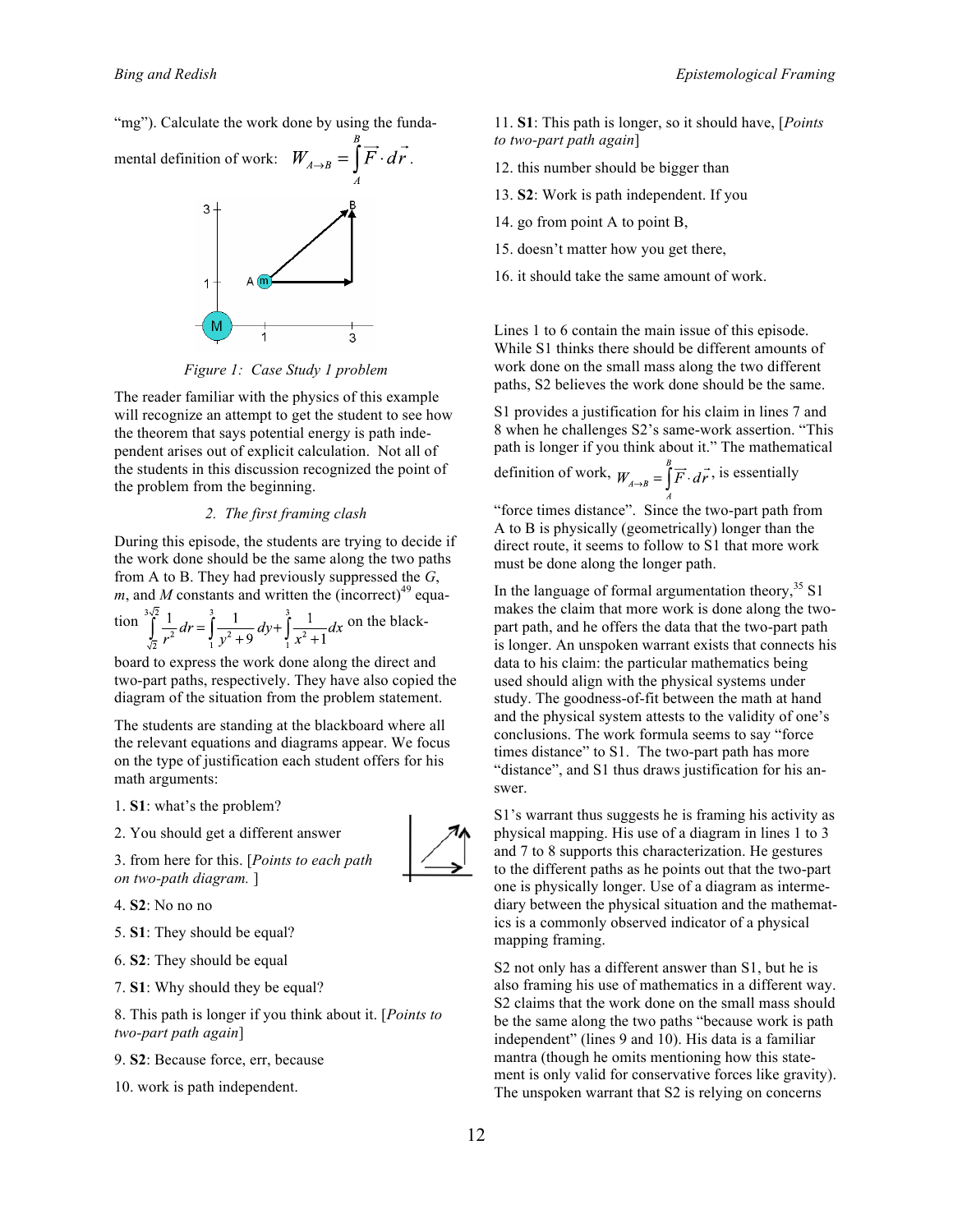the common use of rules and definitions in math and physics: sometimes previous results are simply taken as givens for speed and convenience. S2 is framing his math use as invoking authority.

After hearing S2's counterargument, S1 repeats himself. In lines 11 and 12, he restates his longer-path justification and again points to the relevant features of the diagram they had previously drawn on the board. S2 responds by restating "work is path independent" in line 13 and again, slightly differently, in lines 14 to 16.

The most important observation in this first clip is that S1 and S2 are disagreeing over much more than merely the answer itself. Explicitly, they are debating whether or not more work is done along the longer path. Implicitly, they are arguing over the most useful way to frame their present use of mathematics. S1 never explicitly says "Please respond to my claim in a way that maps our math to some detail of the physical situation I may have overlooked". His phrasing and gesturing in his initial argument (lines 7 and 8) and beyond (lines 11 and 12) implies this framing request, though.

When S2 responds with his rule citation, he is not merely arguing for a different answer. He is pushing for a different type of warrant for judging the validity of a given answer. S2's invoking an authority framing may have even prevented him from really hearing what S1 was saying. S1's framing request may have passed by S2 unnoticed because he was too caught up in the subset of all his math resources that his invoking authority framing had activated within his mind. At any rate, S2 responds in lines 9 and 10 with a different type of justification than what S1 was expecting.

When S1 repeats himself in lines 11 and 12, he is implicitly repeating his bid for a physical mapping framing. One can imagine a situation when S2's invoking authority justification would simply be accepted without incident, but here it did not align with S1's present framing. S2 does not respond to this reframing request and repeats his answer as he remains in invoking authority.

There is thus an intense framing argument going on under the surface of this debate. Sensing that he is not making any headway in the framing battle, S1 now moves to shift both himself and S2 into a third framing.

#### *3. A temporary agreement on a third framing*

S1 now makes a move toward a third way of addressing the mathematics at hand. S2 accepts for a time.

17. **S1**: OK, that's assuming Pythagorean

- 18. Theorem and everything else add[s].
- 19. Well, OK, well is this— what was the
- 20. answer to this right here? [*Points to*

$$
\int_{\sqrt{2}}^{3\sqrt{2}} \frac{1}{r^2} dr = \int_{1}^{3} \frac{1}{y^2 + 9} dy + \int_{1}^{3} \frac{1}{x^2 + 1} dx
$$

- 21. What was that answer?
- 22. **S2**: Yeah, solve each integral numerically.

23. **S1**: Yeah, what was that answer?

24. **S3**: Each individual one?

25. **S1**: Yeah, what was

26. **S3**: OK, let me, uhh [*S3 starts typing into Mathematica*]

27. **S1**: Cause path two is longer than path one, so

28. **S2**: May I, for a minute? [*S2 writes on a small corner of the blackboard, but never speaks about what he writes.*]

29. **S1**: and path one was this.

30. **S2**: Gimme this, I wanna think about something.

31. **S1**: Just add those up, tell me the number for this [*Points to integrals again*]

32. and I'll compare it to the number of

33. **S3**: OK, the y-one is point one five.

34. **S1**: I, just give me the, just sum those up.

35. I just want the whole total.

36. I just want this total quantity there,

37. just the total answer. [*Points to integrals again*]

38. **S2**: Oh, it was point four-

39. **S3**: No, that's the other one [direct path].

40. **S1**: you gave it to me before, I just didn't write it down.

41. **S3**: Oh I see, point, what, point six one eight

42. **S1**: See, point six one eight, which is what I said,

43. the work done here should be larger

44. than the work done here 'cause the path [*Points to two-path diagram*]

45. **S2**: No, no no, no no no

46. **S3**: the path where the x is changing

47. **S2**: Work is path independent.

48. **S1**: How is it path independent?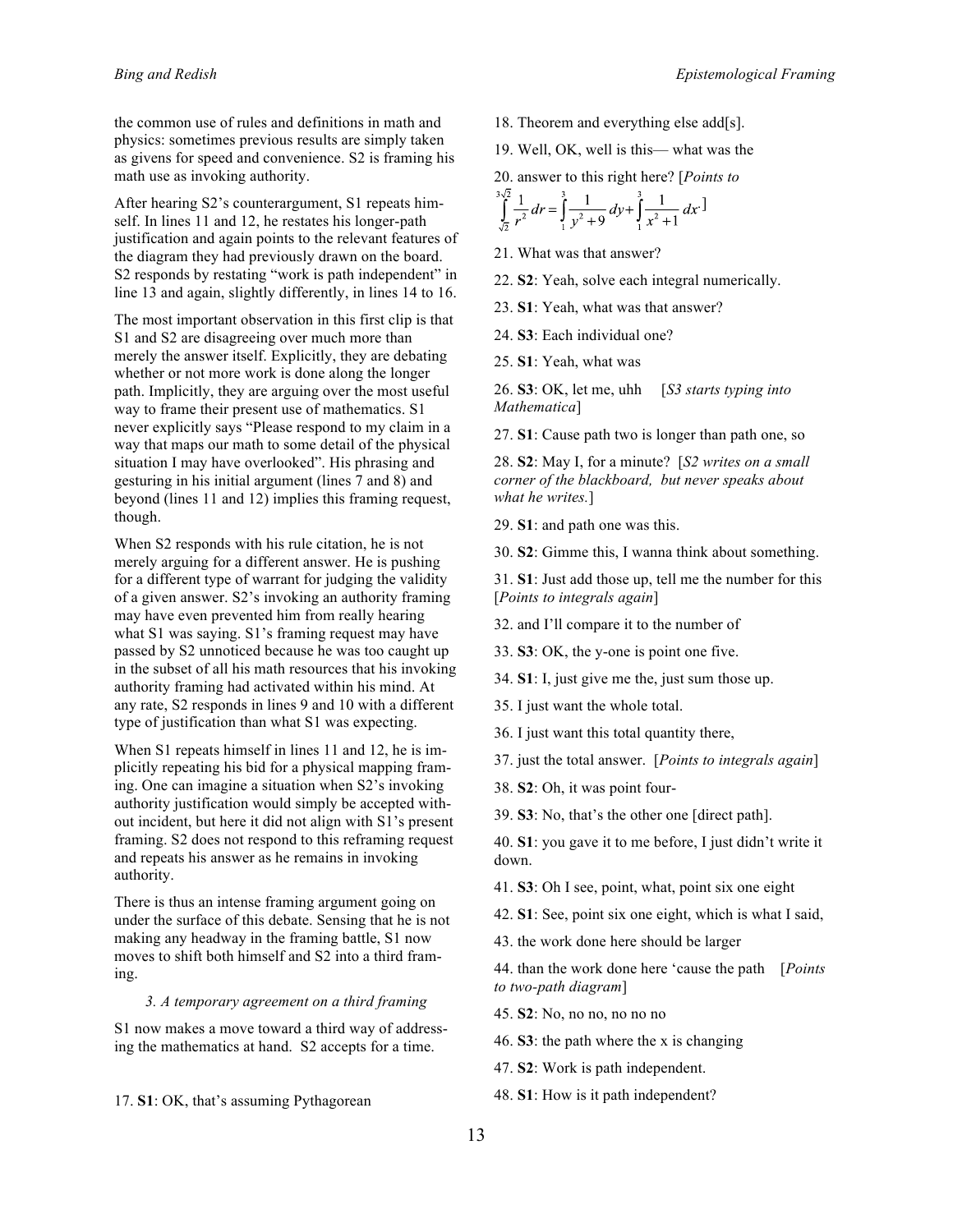#### 49. **S2**: by definition

50. **S3**: Somebody apparently proved this before we did.

S1 attempts to reframe the discussion in lines 19 to 21. He points to the integrals they've written and asks, "Well, OK…what was the answer to this right here? What was that answer?" He is calling for someone to evaluate each of their expressions for the work so that he can compare the numeric results. This argument relies on another kind of warrant. Mathematics provides one with a standardized, self-consistent set of manipulations and transformations. Performing a calculation or having a computer do it for you according to these rules will give a valid, trustable result. S1 is moving to reframe their math use as calculation.

Even though S1 doesn't explicitly detail the new warrant he is proposing, S2 quickly zeroes in on it. He immediately responds, "yeah, solve each integral numerically" (line 22). Compare this successful, fluid epistemic frame negotiation with the struggle of the previous snippet. Lines 1 to 16 had S1 pushing for physical mapping while S2 lobbied for invoking authority. Both stuck to their positions, resulting in an inefficient conversation. Neither was accepting what the other was trying to say. Lines 19 to 22 have S1 and S2 agreeing, for the moment, on what type of mathematical justification should count.

The calculation framing negotiated, lines 23 to 41 are mostly about S1 directing S3 to input the proper expressions into Mathematica, a common software calculator package. They finish with Mathematica in line

# 41. It turns out that the radial path integral,  $\int_{-r}^{3\sqrt{2}} \frac{1}{r^2} dr$ , is

equal to 0.47 while the two-part path integrals,

 $\int_{1}^{3} \frac{1}{y^2+9} dy + \int_{1}^{3} \frac{1}{x^2+1} dx$ , evaluate to 0.618. S2 was cor-

rect back in lines 1 to 16. The same amount of work should be done along the two paths. While the radial integral is correct as written (within a negative sign), they have neglected the cosine term from the dot product  $\vec{F} \cdot d\vec{r}$  in the two-part path integrals.

S1 takes the result of their calculation argument to support his earlier physical mapping framing. "See, point six one eight, which is what I said, the work done here should be larger than the work done here 'cause the path…" (lines 42 to 44). This move is quite impressive. Here, S1 is using his calculation framing as a subroutine of sorts. He is nesting his computation within a larger scheme of supporting his physical mapping argument of longer-path-means-more-work.

S1 gives another hint that the physical mapping framing has not completely decayed while they are calculating. In the midst of the Mathematica work, he tosses in "cause path two is longer than path one" (line 27). This example illustrates the "hybrid" point made in the interrater reliability section of this paper. Physics students' thinking is simply not always compartmentalized. The four framings only represent general clusters of reasoning. That S1 tosses in a still-active piece from his previous physical mapping into the calculation is neither an anomaly of thought nor a failure of this paper's framework. A likely mark of expertise in physics is a fluid movement among framings. Indeed, this problem was set up and assigned for the very purpose of encouraging students to look for coherency among various framings like S1 is doing here.

Earlier, we claimed that less than 50% of a random episode of student thinking could be cleanly coded as an elemental form of calculation, physical mapping, invoking authority, or math consistency. Still, we claimed that about 90% of a transcript could be seen as a molecular combination of overlapping bits of them. Lines 19 to 41 are an example that is mostly calculation but is fuzzed somewhat by physical mapping.

S2 responds in a familiar way to S1's recall of physical mapping in lines 42 to 44: "See, point six one eight, which is what I said, the work done here should be larger than the work done here 'cause the path". S2 returns to invoking authority to justify his equal-work assertion in lines 45 and 47. "No, no no, no no no…work is path independent". When S1 presses him for more detail, "how is it path independent?" (line 48), S2 and S3 respond "by definition" (line 49) and "somebody apparently proved this before we did" (line 50).

#### *4. An even stronger bid for physical mapping*

The replies of S2 and S3 in lines 49 and 50 do not contain the type of justification S1 seeks. The next block of transcript begins with S1 making another strong bid for physical mapping.

- 51. **S1**: OK, I don't understand the concept then,
- 52. because you're saying it's path independent.
- 53. **S2**: I'm saying, if you're at the bottom of a hill
- 54. **S1**: all right
- 55. **S2**: and you want to drive to the top of the hill
- 56. **S1**: right
- 57. **S2**: and there's a road that goes like this,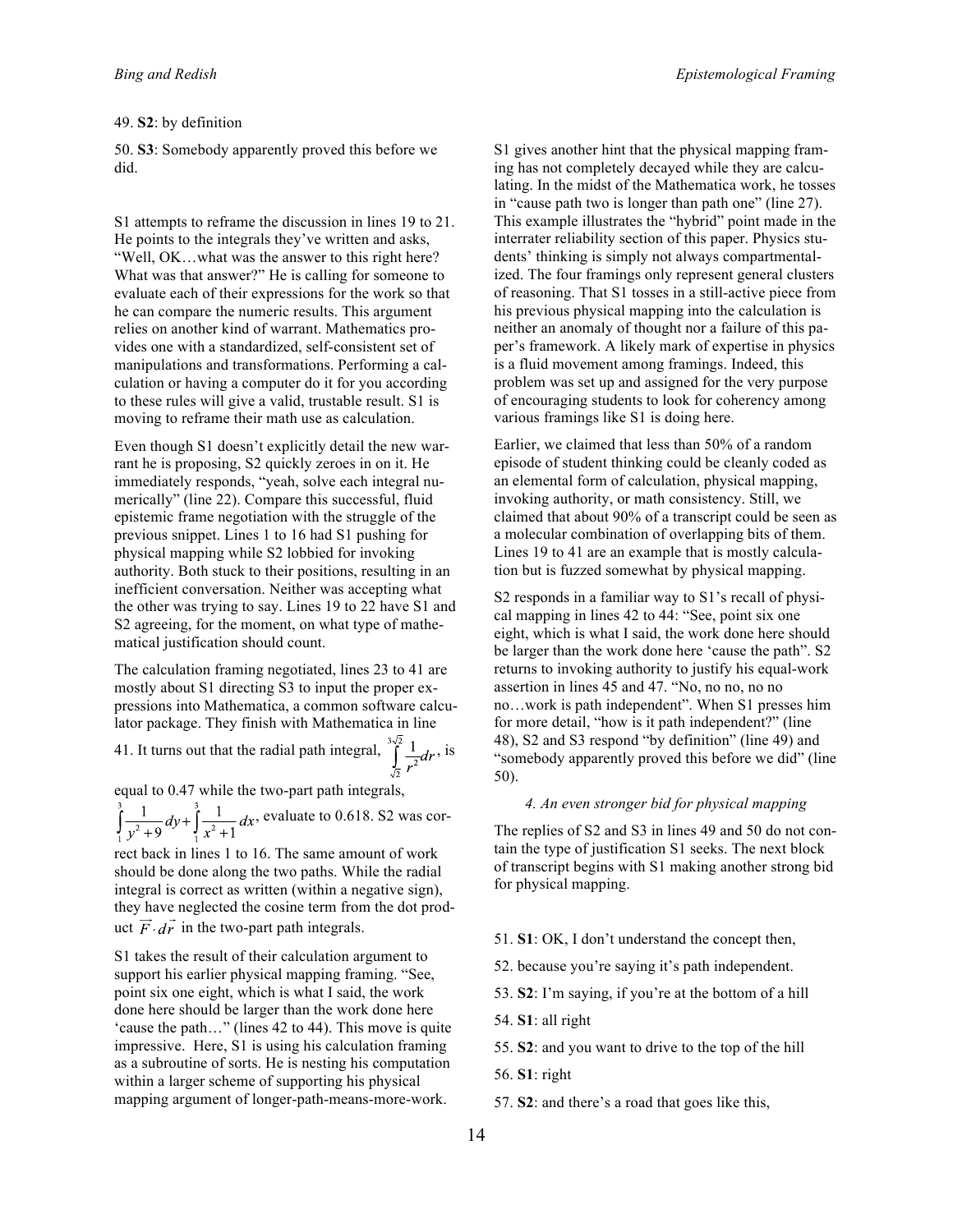58. a road that goes like this, and a road that's like this,

 $[Draws \n\blacktriangle$ 

59. it takes the same amount of energy to get

60. from the bottom to the top.

61. It doesn't matter which one you take.

62. **S1**: OK, then you tell me this then;

63. work is force times distance, right?

64. **S2**: It's the integral of f-dr…f-dr, yeah.

65. **S1**: So if you're going this r, and

 $[Draws \t\t R \t\t 1]$ 

66. you're going this R, which one has more work?

67. **S2**: If there's constant force?

68. **S1**: Constant force on each on

69. **S2**: This one if it's the same force. [*Points to long "R" path*]

70. **S1**: OK, now the same force is acting on that

71. **S2**: No. No no. Because this one [radial] has

72. direct force the whole time.

73. See, there's lesser force. [*Gestures at two-path diagram*]

74. **S1**: OK

75. **S2**: in each one of these [two part path]

76. **S1**: OK. All right

77. **S2**: your forces are

78. **S1**: I see what you mean. I see what you mean.

79. Here we're taking

80. **S2**: Here we're supposed

81. to be compensating for that

82. **S1**: We're just taking the x component [*Gestures at two-path diagram*]

83. of the force here, and the y component

84. of the force there. You're probably right.

85. You've probably been right the whole time

86. Are we thinking about that correctly then?

87. I agree with what you're saying.

S1 begins this last transcript chunk with another bid to frame their math use as physical mapping. "I don't understand the concept then, because you're saying it's path independent" (lines 51 and 52).

S2 responds to this newest bid with an interesting hybrid of his own. He is still quoting "work is path independent" but he now couches that rule in terms of a physical situation. He draws a picture of various paths up a hill and asserts "it takes the same amount of energy to get from the bottom to the top. It doesn't matter which one you take" (lines 53 to 61).

S2's latest response still partly reflects an invoking authority framing because it offers no physical mechanism for why the work done by gravity should be the same along any of the paths up the hill. Technically, your car would burn more gasoline along the curviest path, but S2 doesn't acknowledge this point and may not have even considered it in light of the inertia invoking authority is exhibiting in his thought. Perhaps S2 has a more detailed physical mechanism in his mind, but he doesn't articulate it here.

Nonetheless, S1 recognizes a glimmer of the type of justification he seeks in S2's latest argument. S1 presses further on the longer-path issue. "OK, then you tell me this then; work is force times distance, right? … So if you're going this *r*, and you're going this *R*, which one has more work?" (lines 62 to 66) This question is S1's most explicit call yet for a physical mapping framing. He closely juxtaposes a mathematical point (work is force times distance) and a diagramaided observation of a longer path (his *r* and *R* picture).

This reframing bid tips S2. His hint of a physical mapping framing in lines 57 to 61 asserts itself, putting him in a much better position to understand S1's argument. For the first time in this conversation, S2 explicitly addresses a physical detail relevant to the physical mapping S1 is attempting: "if there's constant force?" (line 67) S1 quickly affirms that assumption and S2 correctly concludes that more work would be done on the long "*R*" path. When S1 quickly moves from this hypothetical *r* and *R* case back to the homework problem (line 70), S2 immediately points out the inconsistency. "No. No no. Because this one [radial] has a direct force the whole time. See, there's lesser force ... in each one of these [two-part path]...here we're supposed to be compensating for that" (lines 71 to 75 and 80 to 81). S2 gestures to the problem's diagram during this physical mapping. The gravitational force vector and the displacement vector are (anti-) parallel for the radial path, hence you need to consider the full magnitude of the gravitational force in calculating the work done along that path. These two vectors do not align perfectly along the two-part path,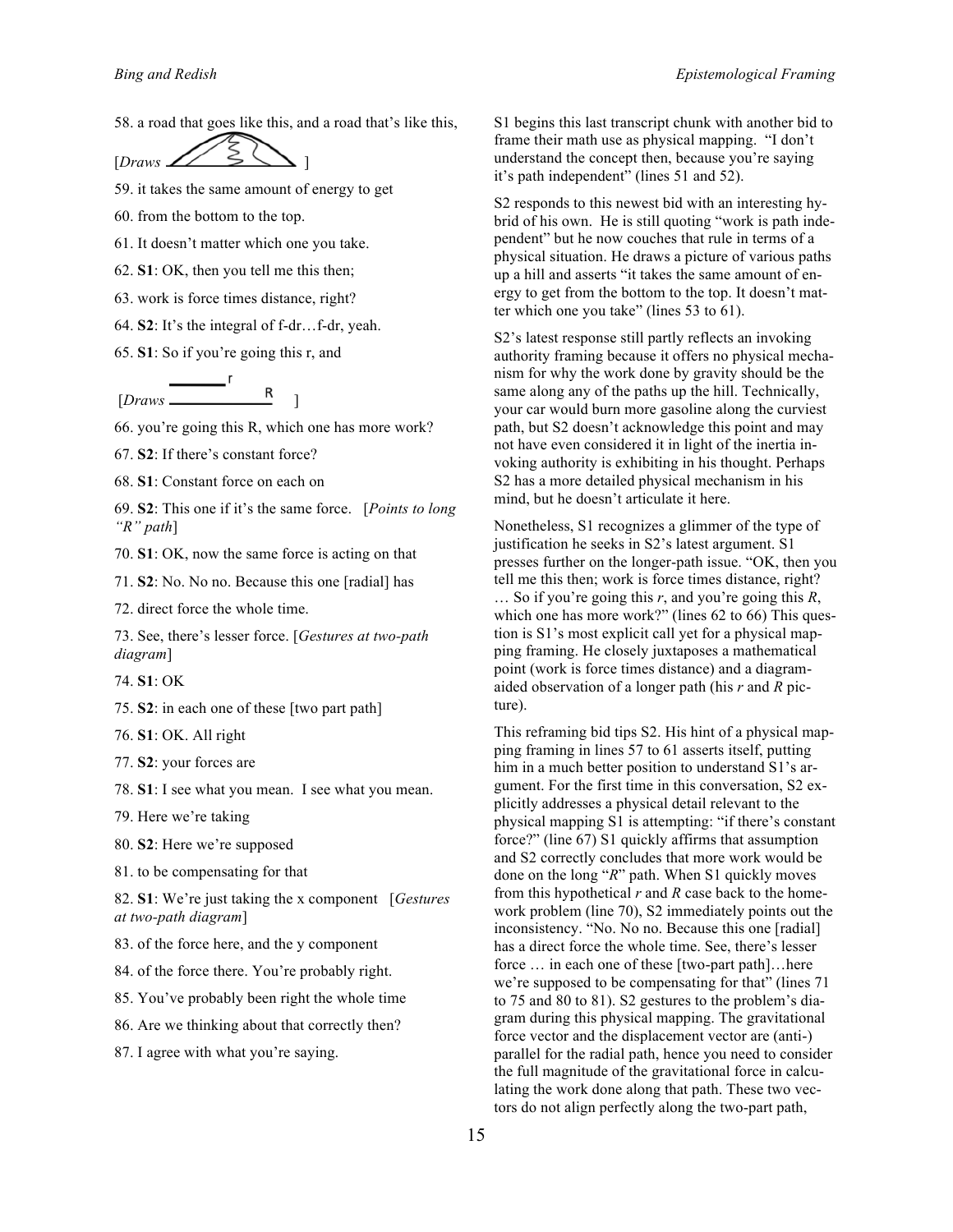hence you only consider a component of the force there.

S1 quickly accepts and confirms this argument (lines 78 to 87), which is the first fully articulated physical mapping argument S2 had offered during this conversation. His quick comprehension and acceptance occur because S2 has now framed their problem solving in the way S1 has. S1 was mentally ready to accept such an argument.

S2's reluctance to adopt a physical mapping framing implies an activation failure, not lack of sophistication or naivety. His reluctance was certainly not due to simple inability. He was, after all, the one who actually wrote the integrals (which do not contain the necessary cosine factors but, according to S2, were meant to reflect the "lesser force" idea) in the minutes leading up to the presented transcript. S2 quickly generated a physical mapping argument once he framed the discussion as physical mapping, i.e. once he activated the relevant subset of his mental resources.

#### *5. Summary of the first case study*

This case study illustrates how epistemological framing negotiation and communication can be a powerful dynamic in physics students' work. S1 and S2 disagreed over much more than whether the gravitational work done was independent of path. Their disagreement over what type of justification was appropriate drove this conversation. Much of this debate was implicit. S1 never came out and said, for example, "please respond to me in a way that points out some detail of the physical situation that I have not mapped correctly to the mathematics we're using." The epistemological framing analysis presented in this dissertation offers a way of making this implicit conversationdynamic explicit to teachers and physics education researchers.

In this case study these epistemological framings exhibiting had considerable inertia. S2 remained in invoking authority despite several prods. S1's commitment to physical mapping allowed those prods to keep happening. The next case study shows a student shifting frames much more readily.

#### **B. Case study 2: Framings can be flexible**

This next case study also has two physics students trying to agree on the best way to frame the math use at hand. Like S1 in the last example, S4 will make several framing bids. S5 responds to these bids more readily than S2 did, illustrating how epistemological framing can be a relatively labile process as well.

#### *1. The question*

The two students in this episode are enrolled in a second semester undergraduate quantum mechanics class. Like the students in the previous episode, they are meeting outside of class to work on that week's homework assignment. The case study begins with the students part way through problem 6.32, part b, in Griffiths's *Introduction to Quantum Mechanics*, a common undergraduate textbook.<sup>50</sup> That problem deals with the Feynman-Hellmann theorem,

 $\frac{\partial E_n}{\partial \lambda} = \langle \psi_n | \frac{\partial H}{\partial \lambda} | \psi_n \rangle$ , which relates the partial derivative

of an energy eigenvalue with respect to any parameter *λ* to the expectation value of the same partial derivative of the Hamiltonian. The problem tells them to consider the one-dimensional harmonic oscillator, for which the Hamiltonian is  $H = \frac{-\hbar^2}{2m} \frac{\partial^2}{\partial x^2} + \frac{1}{2} m \omega^2 x^2$  and

the *n*<sup>th</sup> eigenvalue is 
$$
E_n = \hbar \omega \left( n + \frac{1}{2} \right)
$$
. They are asked

to set *λ* equal to *ω*, *ħ*, and *m* (the angular frequency of the oscillator, Planck's constant, and the mass of the oscillator, respectively) and to use the Feynman-Hellmann theorem to get expressions for the oscillator's kinetic and potential energy expectation values.

We begin with S4 noticing an oddity. When she sets  $\lambda = \hbar$ , the Feynman-Hellmann theorem requires her to consider  $\frac{\partial}{\partial h}$ . How does one deal with a partial deriva-

tive with respect to a constant?

*2. A framing clash and a quick shift*

The two students are seated at a table throughout this discussion. They do not gesture towards any diagrams or equations in a shared space.

1. **S4**: If we figure this out, hopefully it'll make

2. the other ones easier. When you say something's

3. a function of a certain parameter, doesn't that mean

4. that as you change that parameter, the function changes?

5. **S5**: mmm-hmm

6. **S4**: OK, so I can change omega, but I can't change h-bar.

7. **S5**: Sure you can.

8. **S4**: I can?

9. **S5**: You can make it whatever you want it to be.

10. **S4**: But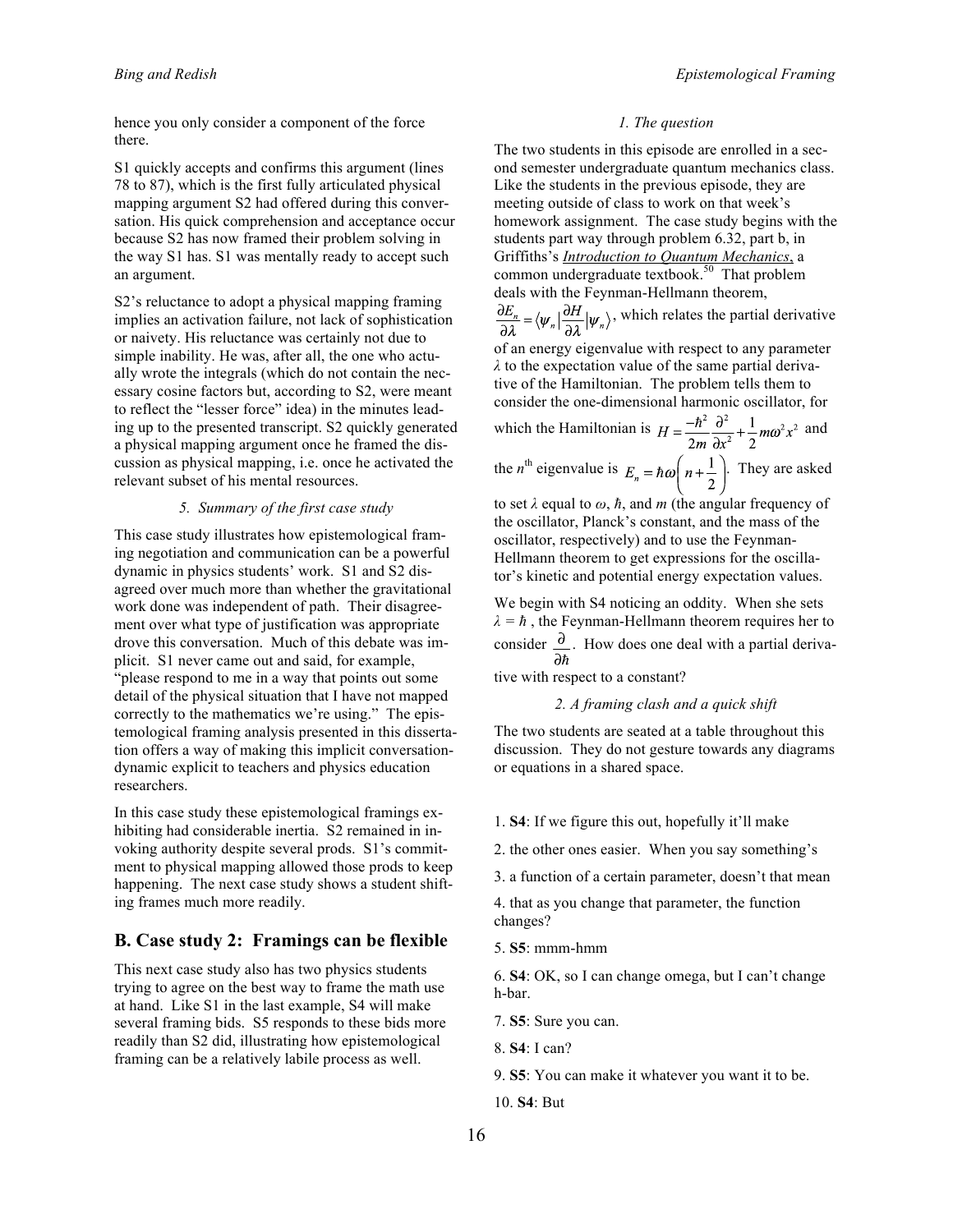11. **S5**: It's a constant in real life, but it's a funct-, it's,

12. it appears in the function and you're welcome to change its value.

13. **S4**: But then it doesn't mean anything.

14. **S5**: Sure it does. Apparently it means

15. the expectation value of [kinetic energy].

16. **S4**: You don't really know what you're talking about.

17. **S5**: Look, all it is, is you're gonna take the derivative with respect to

18. **S4**: Yeah, I understand what they want me to do here.

19. **S5**: They're just applying the theorem.

S4 begins this passage with a concise check on what a derivative entails. "When you say something's a function of a certain parameter, doesn't that mean that as you change that parameter, the function changes?" (lines 2 to 4). Upon S5's affirmation, S4 points out a mismatch of this mathematical point with a physical reality. The parameter *ħ* is a physical constant. Taking a partial derivative with respect to *ħ* would imply that Planck's constant can vary. S4 is framing her use of mathematics as physical mapping. Her warrant for

not accepting the  $\frac{\partial}{\partial x}$  $\partial \hbar$ operation focuses on how valid

uses of math in physics class tend to align with physical reality.

S5 initially responds to S4's concern by asserting a rule. The warrant for his counterargument concerns the practical, common use of statements and previous results without explicit justification. "Sure you can [change *ħ*]" he says. "You can make it whatever you want it to be" (lines 7 and 9). In so responding, S5 is lobbying for an invoking authority framing. He is suggesting S4 set aside her physically motivated objections and instead judge the validity of  $\frac{\partial}{\partial \hbar}$  according

to his confidence in his assertions.

Much like the two students in the gravitational work example, S4 and S5 are arguing over something much deeper than whether or not one is allowed to take a partial derivative with respect to *ħ*. They are disagreeing over what would be appropriate grounds for accepting or rejecting such an operation.

S4 does not accept S5's bid for invoking authority. Upon her first protest in line 10, S5 quickly admits "it's a constant in real life" (line 11) but sticks to his invoking authority framing. "It appears in the function and you're welcome to change its value" (lines 11 and 12).

S4 protests again; "But then it doesn't mean anything" (line 13). Such a statement's full interpretation relies on acknowledging S4's physical mapping framing. In some framings, S4's statement is patently false. The

operation  $\frac{\partial H}{\partial \hbar}$  can "mean" plenty. For example, for-

mally carrying out the operation on the Hamiltonian operator would produce the operator  $\frac{-\hbar}{m} \frac{\partial^2}{\partial x^2}$ . Devel-

oping both the calculus machinery and the abstract interpretation of such an operation was the crowning achievement of Newton and Leibniz's mathematical studies. S5 retains his invoking authority framing and quickly responds with another "meaning" of  $\frac{\partial H}{\partial \hbar}$ .

Quoting from the textbook's statement of the homework problem, "Sure it [means something]. Apparently it means the expectation value of [kinetic energy]" (lines 14 and 15). Recall the question had told them to set  $\lambda = \hbar$  in the Feynman-Hellmann theorem,  $\frac{\partial E_n}{\partial \lambda} = \langle \psi_n | \frac{\partial H}{\partial \lambda} | \psi_n \rangle$ , and hence obtain an expression for the expectation value of kinetic energy. S5 is thus relying on the authority of the text's question for his

interpretation of  $\frac{\partial H}{\partial \hbar}$ . Only by acknowledging S4's

current physical mapping framing can we place her claim in the proper context. If one's warrant for judging an operation like  $\frac{\partial H}{\partial \hbar}$  concerns the alignment of

the mathematics with a physical reality, then yes, that operation can be said not to "mean" much of anything. In the real physical world Planck's constant has a particular value and does not vary.

S4 objects to S5's arguments again in line 16. "You don't really know what you're talking about." This perturbation was sufficiently strong to cause S5 to reframe his attempt to justify  $\frac{\partial}{\partial \hbar}$ . He says "look, all it

is, is you're gonna take the derivative with respect to" (line 17) before getting cut off by S4. Coupled with his next statement in line 19, "they're just applying the theorem," these statements can be seen as an attempt to reframe his thinking as calculation. S5 is suggesting they go ahead and use their calculus machinery to take the partial derivative. As long as they stay true to the rules of calculus, they should be able to trust whatever result appears.

S4 acknowledges this attempt to reframe their work as calculation. "Yeah, I understand what they want me to do here" (line 18). Lines 17 to 19 nicely illustrate how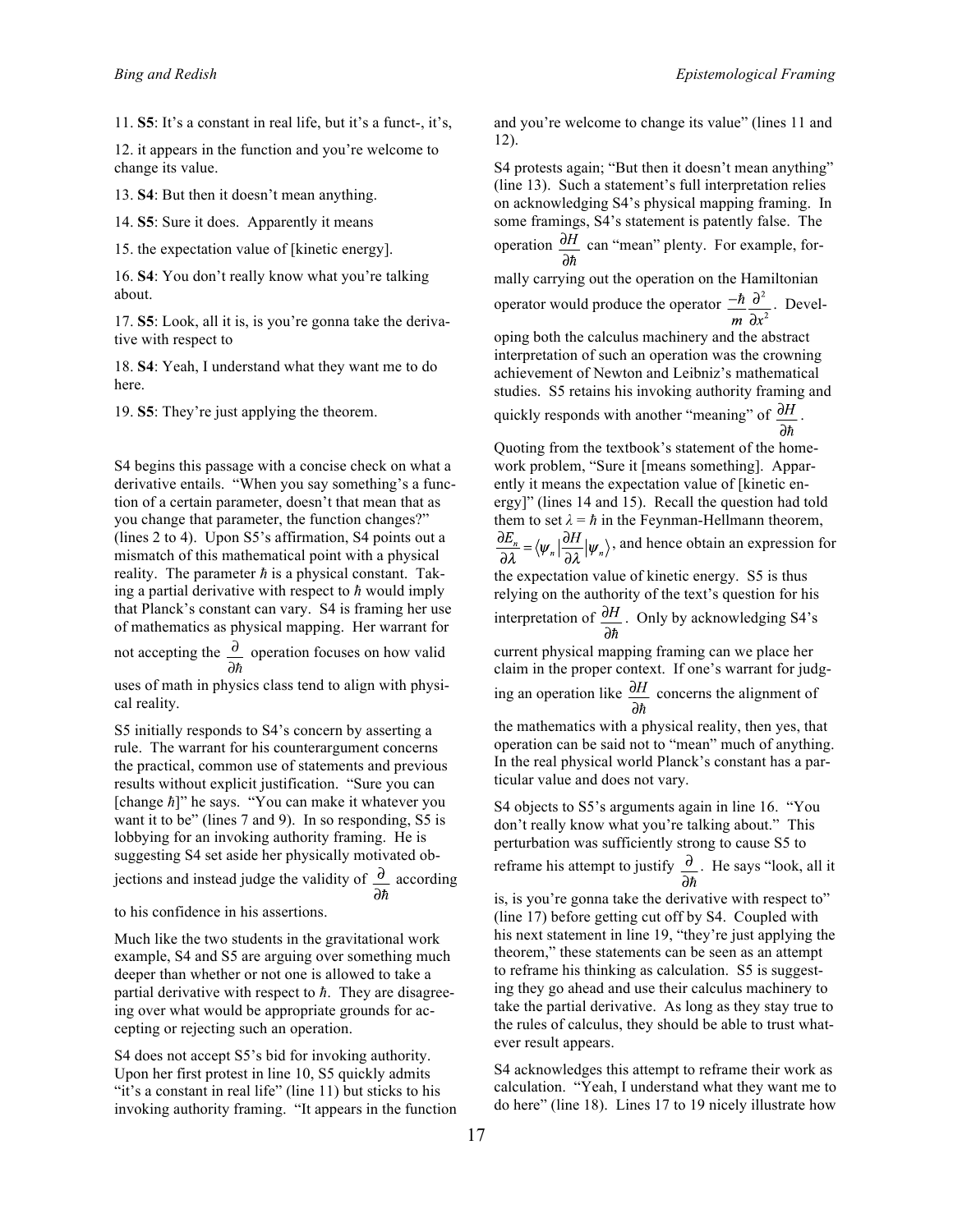efficient this implicit epistemic frame negotiation can be. These lines didn't even take five seconds to speak. In those five seconds, S5 made a call for using a different set of warrants. S4 heard that call and her brain quickly activated some of the procedures and techniques that would be associated with such a framing, as evidenced by "yeah, I understand what they want me to do here" (line 18). S5, just as quickly, acknowledges S4's acknowledgment of his reframing suggestion with his "they're just applying the theorem" (line 19).

#### *3. Another quick shift, this time to a shared physical mapping framing*

S4 still insists on a justification more in line with her physical mapping framing. She begins the next chunk of transcript with another reframing objection. S5 responds by nimbly dropping his calculation framing and adopting physical mapping himself.

20. **S4**: But I don't understand how you can take the derivative

21. with respect to a constant.

22. **S5**: Because if you change the constant then the function will change.

23. **S4**: But then it's not, it's not physics.

24. **S5**: So? Actually it is, 'cause, you know,

25. a lot of constants aren't completely determined.

26. **S4**: There's still only one value for it, that's what a constant is.

27. **S5**: The Hubble constant changes. The Hubble constant changes

28. as we improve our understanding of the rate of expansion of the universe,

29. and we use the Hubble constant in equations.

30. **S4**: But there's only one, right, there's only one constant. It does not vary.

31. **S5**: Yeah, but the value's changing as we approach the correct answer.

32. **S4**: It's just gonna get fixed. That's not, that's not helping us with the derivative.

33. **S5**: You can always take a derivative with respect to anything.

34. **S4**: But if you take it with respect to a constant, you'll get zero.

35. **S5**: Not if the constant itself appears in it.

36. The derivative tells you if you change whatever

37. you're taking the derivative with respect to how will the function change?

S4 begins this block of transcript by repeating her discomfort with  $\frac{\partial}{\partial \hbar}$  (lines 20 and 21). S5 responds with

"because if you change the constant then the function will change" (line 22). This statement does not clearly align with only one of this paper's common framings. Its ambiguity comes in large part from its isolation. Perhaps it was a prelude to a calculation explanation, or perhaps S5 was preparing to use some sort of Math Consistency warrant as he related this  $\frac{\partial}{\partial \hbar}$  issue to a

more familiar Calculus 101 example. S5's thought could have evolved this way or that, but one cannot assume line 22, by itself, was necessarily the tip of an implicit iceberg of coherence.

S4's next objection, "but then it's not, it's not physics," (line 23) leads S5 to start explicitly searching for an example of a physical constant that varies. In undertaking such a search, S5 has adopted the framing S4 has been pushing. Valid use of math in physics class should align with physical reality. S5 hopes that by finding an example of a varying physical constant he can convince S4 that it is permissible to take a derivative with respect to Planck's constant. S5 frames his activity as physical mapping starting in line 24.

S5 invokes the analogy of the Hubble constant in lines 24 to 31. The Hubble constant is connected to the rate of expansion of the universe. S5 points out that the value of the Hubble constant quoted by scientists has changed over the past half a century as our measurement techniques have improved. He argues that the Hubble constant, variable as it seems, is an important part of many physics equations. By extension, it should be permissible to consider a varying Planck's constant.

S4 offers a much richer response to S5's Hubble constant argument than she has to any of his other attempts in this episode. Up to this point, she had been simply shooting down S5 with comments like "but then it doesn't mean anything" (line 13), "you don't really know what you're talking about" (line 16), and "but then it's not, it's not physics" (line 23). S5's Hubble constant argument marked the first time he adopted S4's warrant concerning the alignment of math and physics, i.e. the first time he and S4 shared a common epistemological framing.

This shared epistemological framing helps S4 engage with S5's chosen example in lines 26 to 32, and she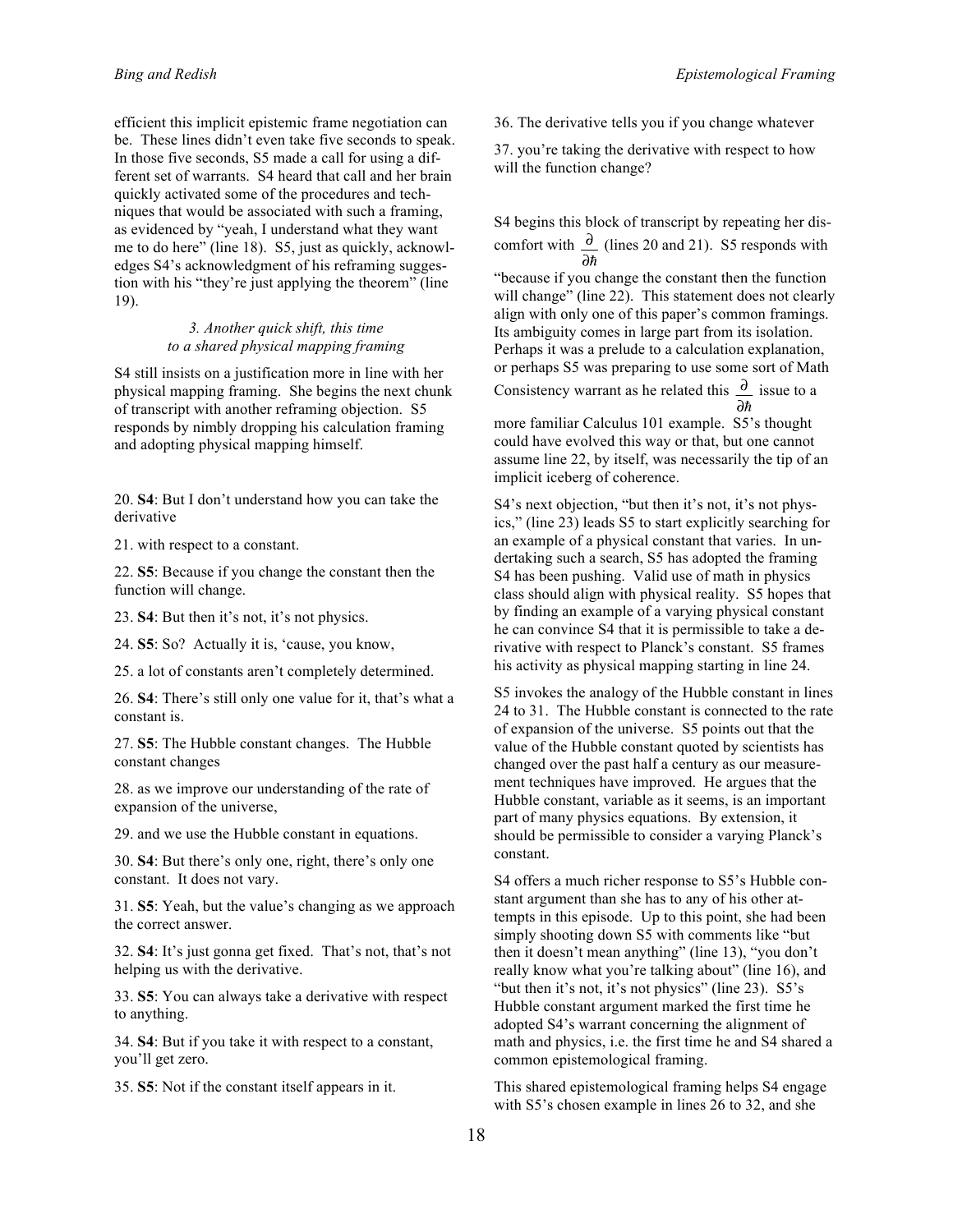points out that he's confusing a measurement variance with an actual physical variance. Sure, she says, our quoted value for the Hubble constant has shifted as our measurements improve, but, presumably, our measurements are tending towards a fixed value. The Hubble constant itself, she says, isn't changing. "That's not helping us with the derivative" (line 32).

This counterargument causes S5 to reframe the situation once again as he turns to a different type of justification. He quotes a rule again in line 33. "You can always take a derivative with respect to anything." S4 misspeaks when she replies. "But if you take it with respect to a constant, you'll get zero" (line 34). This statement seems to confuse her earlier correct interpre-

tation of  $\frac{\partial}{\partial \hbar}$  (as in lines 2 to 6) with the Calculus 101

mantra "the derivative of a constant is zero", i.e.

 $\frac{\partial h}{\partial z} = 0$ . S4 responds to this misstatement in lines 35 to  $\overline{\partial x}$ 

37.

#### *4. A final frame shift*

The final block of transcript from this episode follows S5's quick correction. It begins with S4 objecting yet again and S5 trying out yet another framing.

38. **S4**: So I don't understand how you can change a constant.

39. **S5**: You pretend like it's not a constant.

40. It's just like when you take partial derivatives with respect to,

41. like variables in a function of multivariables.

42. You pretend that the variables are constant.

43. **S4**: Yeah, I don't have a problem with that.

44. **S5**: You're going the other way now.

45. You're pretending a constant is a variable. Who cares?

46. **S4**: It doesn't make sense to me.

47. **S5**: You can easily change a variable—it's not supposed to, I don't think.

48. **S4**: OK, then I believe-

49. **S5**: I don't think, I don't think there's supposed to be

50. any great meaning behind why we get the change h-bar.

51. I think it just-they're like oh look, if you do it

52. and you take its derivative and you use this equation,

53. then all of a sudden you get some expectation of [kinetic energy],

54. and you say whooptie-freekin-do.

S5 responds to S4's latest objection in line 38 via a math consistency framing. His newest argument relies on a warrant he hasn't yet tried: mathematics is a selfconsistent field of knowledge, so a valid mathematical argument is one that fits in logically with other mathematical ideas.

S5 makes a common move for a math consistency framing. He draws an analogy in lines 39 to 45. In order to take a derivative with respect to  $\hbar$ , one has to "pretend" that the constant is a variable. S5 points out that taking a standard partial derivative with respect to one of the variables of a multivariable function involves "pretending" the other variables are constants.

Their  $\frac{\partial}{\partial \hbar}$  case, he argues, is "just like" that analogous

example, except "you're going the other way now. You're pretending a constant is a variable."

In contrast to her more extended counterargument in the Hubble constant case, S4 rejects this present argument much more coarsely. "It doesn't make sense to me" (line 46). S5 has once again framed their work differently than S4's physical mapping. A plausible explanation is that each student's mind has activated a sufficiently different subset of their available mathematical resources, and that restricts the depth of their communication and interaction.

When S5 responds "it's not supposed to [make sense], I don't think" in line 47, he is explicitly addressing S4's physical mapping framing for the first time. While he had been responsive to her objections throughout this episode, he now argues with her epistemological framing directly. He states that he doesn't think an explanation of the type S4 seeks exists. S4 is possibly about to acknowledge inappropriateness of the physical mapping stance when she replies "OK, then I believe-" (line 48), but she gets cut off. S5 then elaborates a hybrid of calculation and invoking authority that he sees as most appropriate in lines 49 to 54. Mechanically take the derivative with respect to *ħ*, following the familiar calculation algorithms, and then trust the Feynman-Hellmann theorem to relate this derivative to the oscillator's kinetic energy.

#### *5. Summary of the second case study*

This case study illustrates how epistemological framing can be a relatively flexible process. The entire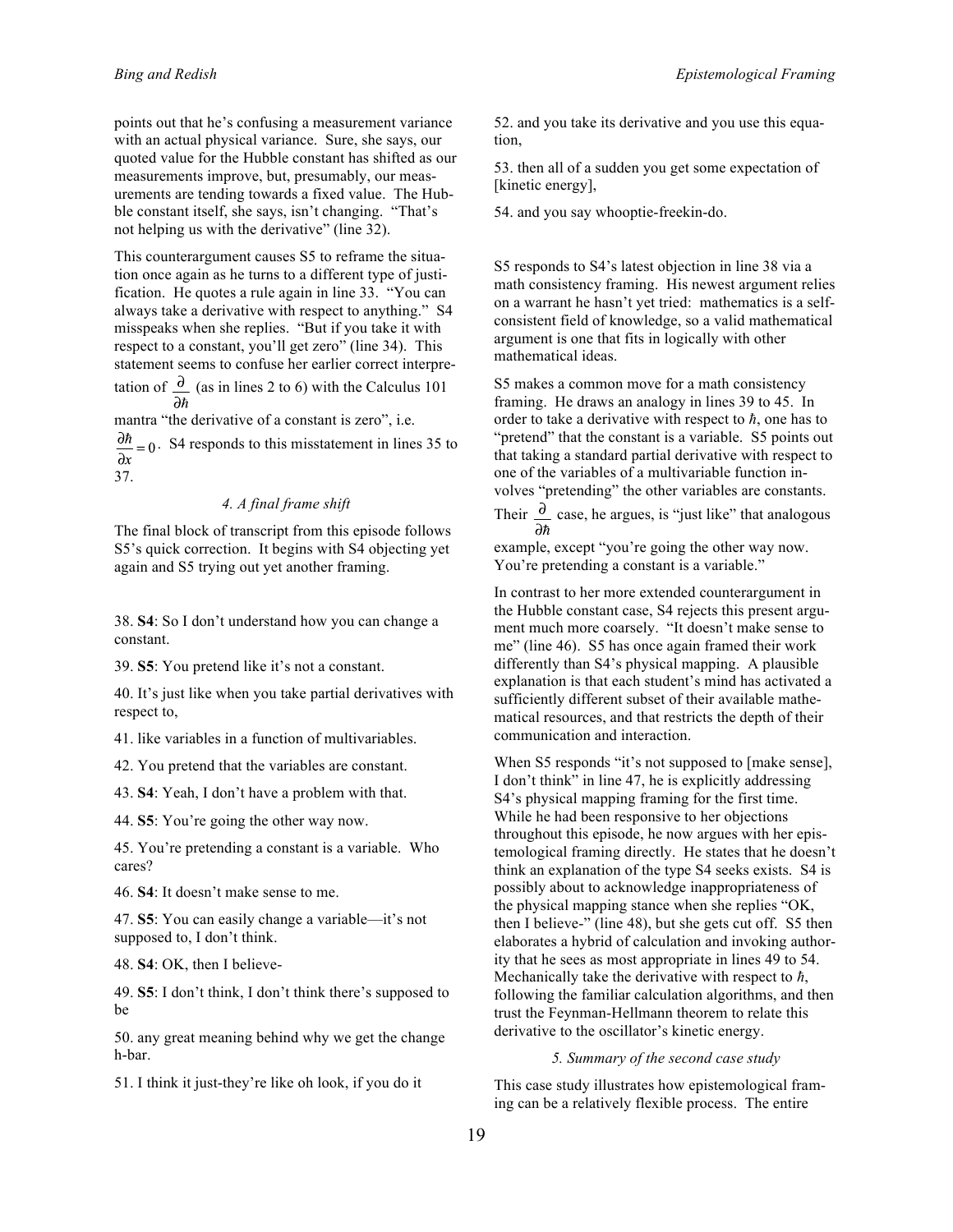episode is essentially many iterations of S4 objecting and S5 saying, "Well, all right, how about this other type of explanation?" S4's objections serve as perturbations to S5's mental state. Many of them are of sufficient strength (or occur after he has reached a respectable closure point of his previous argument) to lead him to reframe his thinking. Each reframing results in S5 adopting a different type of warrant for judging the validity of his mathematical claim, that one should accept the operation  $\frac{\partial}{\partial \hbar}$  as legitimate

within physics, despite the constancy of *ħ*.

This  $\frac{\partial}{\partial t}$  issue is a relatively difficult one. Ordinarily,

a physical mapping frame is quite valuable in physics. Helping students understand the physical referents or their math is a common, if sometimes difficult, goal of many physics classes. Here, S4 and S5 are being asked to do something even more subtle and difficult: consider an imaginary world, one where *ħ* can vary, and see if the mathematics in this imaginary world can inform the real one. That S4 and S5 were willing to engage in an exploration of how to frame this  $\frac{\partial}{\partial \hbar}$  is-

sue is commendable, even if the episode ends without an especially satisfying consensus.

## **VI. CONCLUSION AND IMPLICATIONS**

#### **A. Summary**

In this paper we have argued that analyzing student problem solving from the point of view of the kind of warrants (or epistemological resources) they choose to use gives insight into the way the student is framing the mathematical task at hand. From a large number of ethnographic observations of students in upper division physics classes we selected situations in which students were taking contrasting views on the approach to be used. From this salient data we created a classification of warrants that we believe indicate the students' epistemological framing of the task.

The two case studies both align and contrast with each other. Both demonstrate how epistemological framing dynamics can drive a conversation. The first illustrates that these framings can have significant inertia (as with S2), while the second shows that they can be relatively flexible (as with S5). Both demonstrate that using a warrant analysis gives us additional insight into the students' reasoning, concerns, and possible errors.

The students in each case study disagree over much more than an answer. They each frame their activity differently and hence try to apply a different type of warrant to judge the validity of their claims. The students exert various pushes and pulls on each other as they try to negotiate a common epistemological framing. Vary rarely are these reframing bids explicit. Nonetheless, these framing debates underlie the speech in both of our case studies. When a common framing is established, the conversation tends to be richer and more efficient. The warrant analysis presented here is meant as a useful tool for finding explicit evidence of what is usually an implicit cognitive process.

#### **B. Implications for instruction**

Our analysis has important implications for teachers as well as for researchers. First, being aware of framing can help an instructor be aware of when he and his students are not communicating – when they are "not on the same page." Second, being aware of framing can lead an instructor to understand the value of hybrid and flexible framing and lead to her evaluating student progress in a fashion that is both subtler and more productive. We elaborate briefly on each of these points and speculate on how an instructor might respond to these issues effectively.

> *1. Being aware of framing can reveal failures in communication*

Framing differences like those in the case studies here, and the miscommunications that accompany them, could certainly occur between instructor and student as well as between students. Both the instructor and students will naturally frame what occurs during a lesson, but there is no guarantee they will frame each part of the lesson in the same way. A teacher may calculate for a while and then want to make a point about how an equation matches a physical expectation. The teacher may even offer a signal that she's switching approaches, but perhaps that signal isn't sufficient to tip the students. They may merely try to interpret her physical mapping comments through a calculation lens, or even reject the physical mapping reframing as irrelevant and stop paying attention. Perhaps a professor gives an extended math consistency discussion, carefully explaining how the math at hand is analogous to a more familiar math idea. Maybe her students are framing his discussion as invoking authority and instead hear a series of math facts to be accepted on faith.

We conjecture that there are (at least) two ways to combat such teacher/student framing misunderstandings. The first is for a teacher to simply exaggerate her framing cues. If the situation calls for conven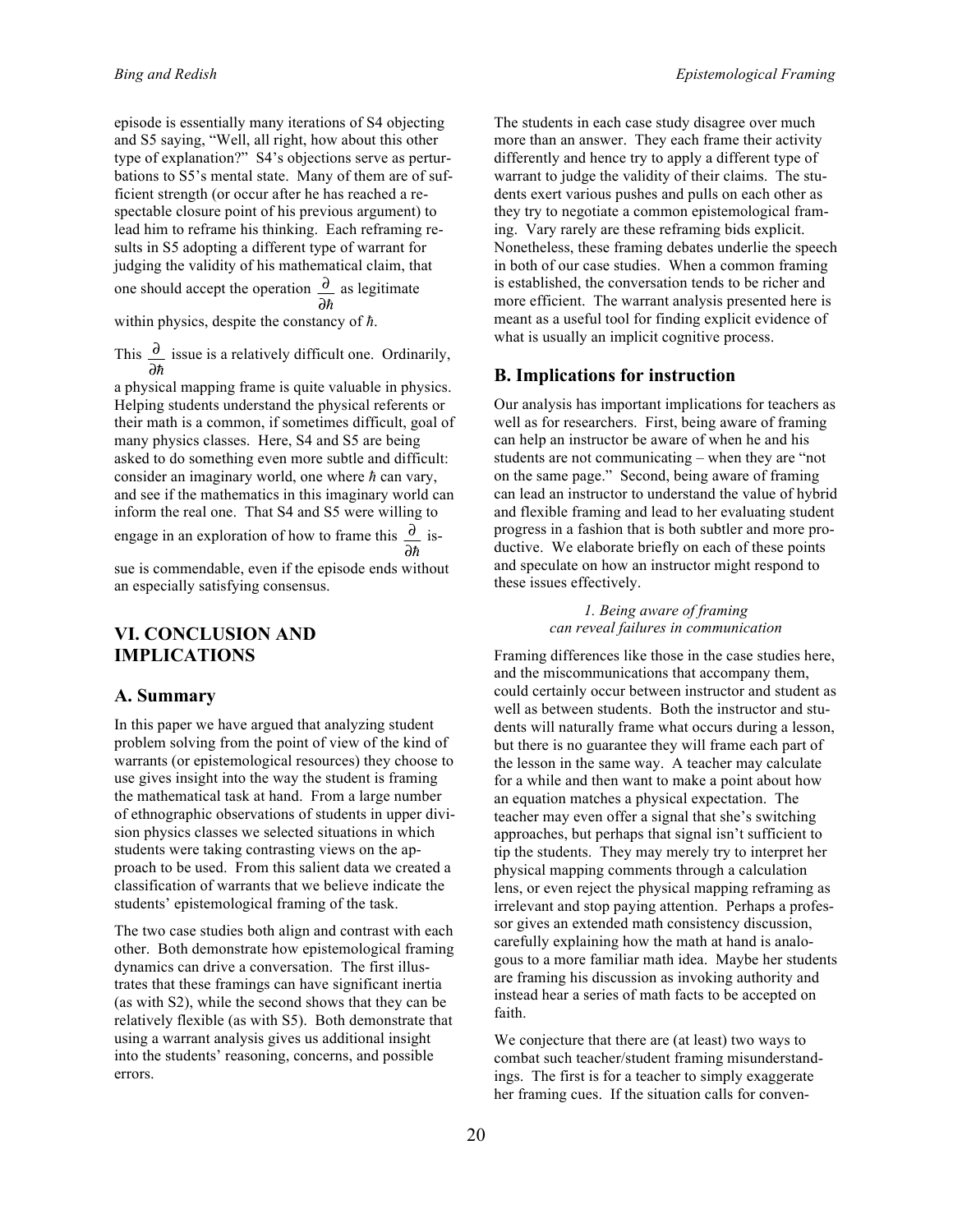iently quoting a rule, spend a little extra time explaining your reasons for doing so. If it's obvious to you, as a teacher, that a physical mapping discussion is in order, make that (and your reasons for believing so) more explicit to your class. More explicit framing cues might lessen the probability of miscommunication due to a framing mismatch.

A second antidote to teacher/student framing mismatches is for the teacher to gather more evidence, in real time, of her students' framing. In a traditional lecture, information tends to only flow from the professor to the students. Such a lecturer will have scant evidence available for how her students are framing her lesson. Asking questions that have simple phraselike answers may give a teacher evidence of the simple correctness or incorrectness of the class's answers, but is only of marginal help for deducing the students' epistemological framing. Engaging one's students in extended discussions during class is the best way to get valuable framing evidence. Asking open-ended questions that give students a wide range of possible responses will require them to explain their reasoning to a much greater depth. As they explain their justifications for their claims, their framing will become much more apparent to the teacher. Framing mismatches will become much easier to diagnose in real time.

#### *2. Being aware of framing can help an instructor better evaluate the progress of a student*

We conjecture that expertise in physics problem solving involves the ability to blend different epistemological framings and to flip quickly from one framing to another in response to snags and difficulties. The clustering of skills into frames can be an efficient way to proceed; if one can quickly recognize the tools needed to solve a problem, the problem can be solved without spending time hunting through a large number of possibilities. But when problems or inconsistencies arise, it can be more effective to explore a wider search space of possibilities.

If an instructor is aware of the fact that students may "get stuck" in a framing that limits their access to tools and knowledge they may not only possess but be good at, the instructor will have a better understanding of the true nature of the difficulty the students may be experiencing. That instructor will be less likely to "write off" his students as incompetent and more likely to try prodding them into a different framing. Developing homework questions comes to be seen as creating tasks of sufficient richness and complexity to help students develop these frame-juggling skills on their own. This issue is discussed in more detail in reference 1b, Chapter 7.

## **C. Implications for future research**

This analysis opens possibilities for significant research efforts by illuminating a dimension of student performance that is rarely considered as a component of "student difficulties" but that potentially plays a critical and controlling role for many students. Much more work is needed, both in improving the methodology of identifying student framing and in explicating the role framing difficulties play in the typical classroom.

## **ACKNOWLEDGMENT**

We gratefully acknowledge the support and suggestions of many members of the University of Maryland Physics Education Research Group and of visitors to the group including David Hammer, Andrew Elby, Rachel Scherr, Rosemary Russ, Ayush Gupta, Brian Frank, Saalih Allie, and Steve Kanim. This material is based upon work supported by the US National Science Foundation under Awards No. REC 04-4 0113, DUE 05-24987, and a Graduate Research Fellowship. Any opinions, findings, and conclusions or recommendations expressed in this publication are those of the author(s) and do not necessarily reflect the views of the National Science Foundation.

http://www.physics.umd.edu/perg/dissertations/Bing/

 $2^2$  B. Sherin, How students understand physics equations, Cognition and Instruction, **19**(4), 479 (2001).

 $3$  A. A. diSessa, Toward an epistemology of physics, Cognition and Instruction, **10**(2&3), 105 (1993).

<sup>4</sup> A. A. diSessa and B. Sherin, What changes in conceptual change?, Int. J. Sci. Educ. **20**(10), 1155 (1998).

<sup>5</sup> D. Hammer, Student resources for introductory physics, Am. J. Phys, PER Suppl., **68**(7) S52 (2000).

6 E. F. Redish, A theoretical framework for physics education research: Modeling student thinking, in *Proceedings of the International School of Physics, "Enrico Fermi" Course CLVI*, edited by E. F. Redish and M. Vicentini (IOS Press, Amsterdam, 2004) p.1.

1

<sup>&</sup>lt;sup>1</sup> This paper is a detailed extension of a short conference proceedings paper (a) T. J. Bing and E. F. Redish, Using warrants as a window to epistemic framing, in *Proceedings of the 2008 Physics Education Research Conference*, AIP Conf. Proc. No. 1064, edited by C. Henderson, M. Sabella, and L. Hsu (AIP, New York, 2008), p. 71., and is based on (b) T. J. Bing, An epistemic framing analysis of upper level physics students' use of mathematics, Ph. D. thesis, University of Maryland, 2008;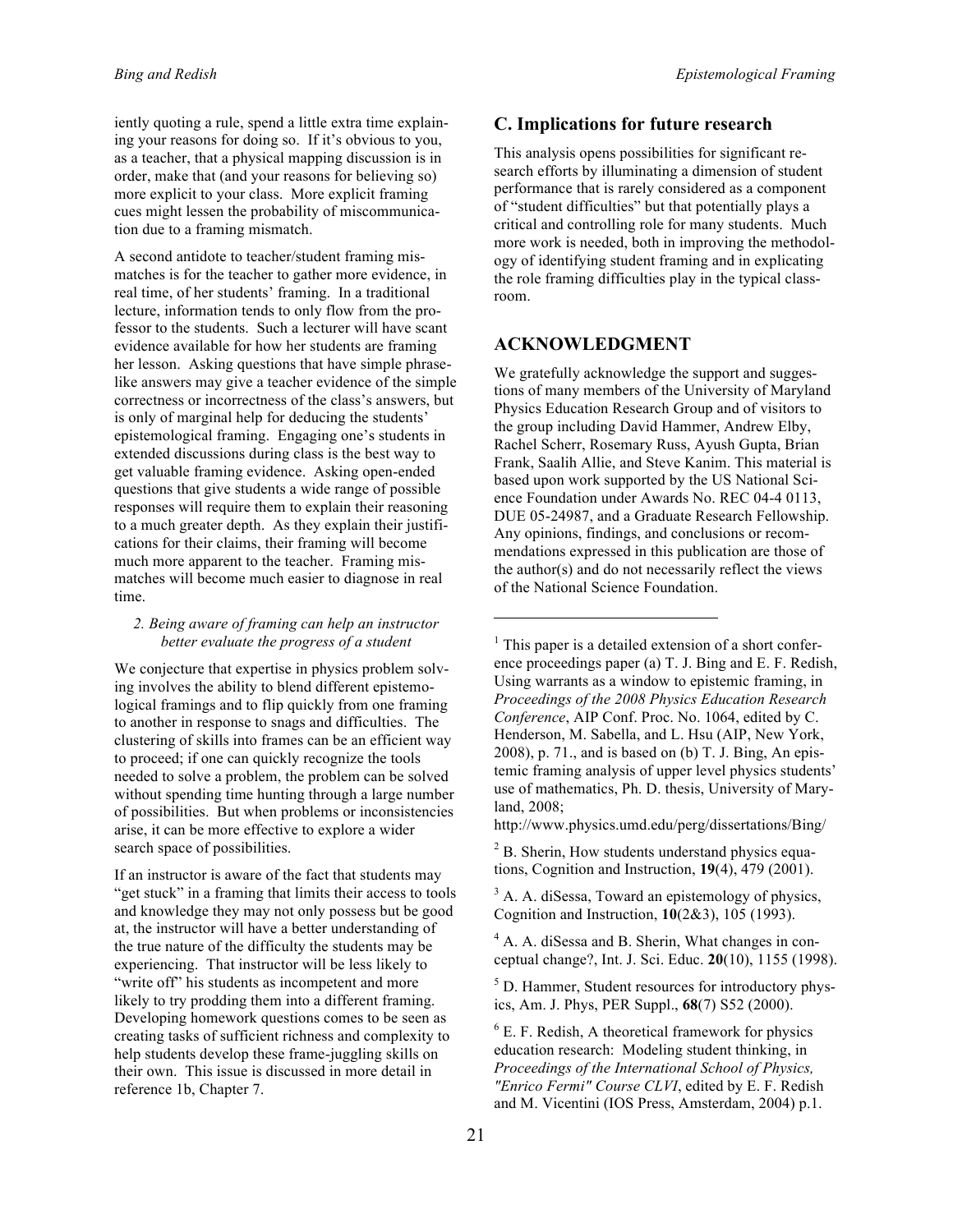1

 $<sup>7</sup>$  D. Hammer, A. Elby, R. E. Scherr, and E. F. Redish,</sup> Resources, framing, and transfer, in *Transfer of Learning: From a Modern Multidisciplinary Perspective*, edited by J. P. Mestre (Information Age Publishing, Greenwich, CT, 2005), p. 89.

<sup>8</sup> E. F. Redish and K. A. Smith, Looking beyond content: Skill development for engineers, Journal of Engineering Education, **97**, 295 (2008).

<sup>9</sup> The Resources Framework;

http://www.compadre.org/per/RF/ (to be published).

10 A. D. Redish, S. Jensen, and A. Johnson, A unified framework for addiction: Vulnerabilities in the decision process, Brain and Behavioral Sciences, **31**, 415 (2008).

11 D. O. Hebb, *The Organization of Behavior* (Wiley, New York, 1949).

 $12$  M. Wittmann and R. E. Scherr, Epistemology mediating conceptual knowledge: Constraints on data accessible from interviews, in *Proceedings of the 2002 Physics Education Research Conference*, edited by S. Franklin, J. Marx, and K. Cummings (AIP Press, New York, 2002).

<sup>13</sup> D. Hammer and A. Elby, On the form of a personal epistemology, in *Personal Epistemology: The Psychology of Beliefs about Knowledge and Knowing*, edited by B. Hofer and P. Pintrich (Erlbaum, Mahwah, NJ, 2002), p. 169.

 $14$  D. Hammer, The variablility of student reasoning, lecture 3: Manifold cognitive resources, in *Proceedings of the International School of Physics, "Enrico Fermi" Course CLVI*, edited by E. F. Redish and M. Vicentini (IOS Press, Amsterdam, 2004) p. 321.

<sup>15</sup> D. Hammer, Epistemological beliefs in introductory physics, Cognition and Instruction, **12**(2), 151 (1994).

16 A. Elby and D. Hammer, On the substance of a sophisticated epistemology, Sci. Educ. **85**(5), 554 (2001).

 $17$  D. Hammer, The variability of student reasoning, lecture 2: Transitions, in *Proceedings of the International School of Physics, "Enrico Fermi" Course CLVI*, edited by E. F. Redish and M. Vicentini (IOS Press, Amsterdam, 2004) p. 301.

 $18$  M. Wittmann, The object coordination class applied to wavepulses: Analysing student reasoning in wave physics, Int. J. Sci. Educ. **24**(1) 97 (2002).

<sup>19</sup> W. Sandoval, Understanding students' practical epistemologies and their influence on learning through inquiry, Sci. Educ. **89**, 634 (2005).

 $20$  R. Bromme, D. Kienhues, and E. Stahl, Knowledge and epistemological beliefs: An intimate but complicated relationship, in *Knowing, Knowledge, and Beliefs: Epistemological Studies Across Diverse Cultures*, edited by M. Shine (Springer, New York, 2008), p. 423.

 $\overline{a}$ 

21 S. B. Most, B. J. Scholl, E. R. Clifford, and D. J. Simons, What you see is what you set: Sustained inattentional blindness and the capture of awareness, Psychological Review **112**(1), 217 (2005).

 $22$  M. Minsky, A framework for representing knowledge, in *The Psychology of Computer Vision*, edited by P. Winston (McGraw-Hill, New York, 1975), p. 211.

23 D. Rumelhart and A. Ortony, The representation of knowledge in memory, in *Schooling and the Acquisition of Knowledge*, edited by R. Anderson and R. Spiro (Erlbaum, Hillsdale, NJ, 1977), p. 99.

24 R. C. Schank and R. P. Abelson, *Scripts, Plans Goals, and Understanding: An Inquiry into Human Knowledge Structures* (Erlbaum, Hillsdale, NJ, 1977).

25 G. Bateson, Steps to an Ecology of Mind: *Collected Essays in Anthropology, Psychiatry, Evolution, and Epistemology* (Ballantine, New York, 1972).

26 E. Goffman, Frame Analysis: *An Essay on the Organization of Experience* (Harper and Row, New York, 1974).

 $27$  D. Tannen, What's in a frame? Surface evidence for underlying expectations, in *Framing in Discourse*, edited by D. Tannen (Oxford University Press, New York, 1993) p. 14.

28 G. MacLachlan and I. Reid, *Framing and Interpretation* (Melbourne University Press, Carlton, Victoria, 1994).

29 E. Goffman, Frame analysis of talk, in *The Goffman Reader*, edited by C. Lemert and A. Branaman (Blackwell Publishing Limited, Malden, MA, 1997), p. 167.

30 E. Goffman, Frame analysis, in *The Goffman Reader*, edited by C. Lemert and A. Branaman (Blackwell Publishing Limited, Malden, MA, 1997), p. 149.

 $31$  D. Tannen and C. Wallat, Interactive frames and knowledge schemas in interaction: Examples from a medical examination/interview, in *Framing in Discourse*, edited by D. Tannen (Oxford University Press, New York, 1993) p. 57.